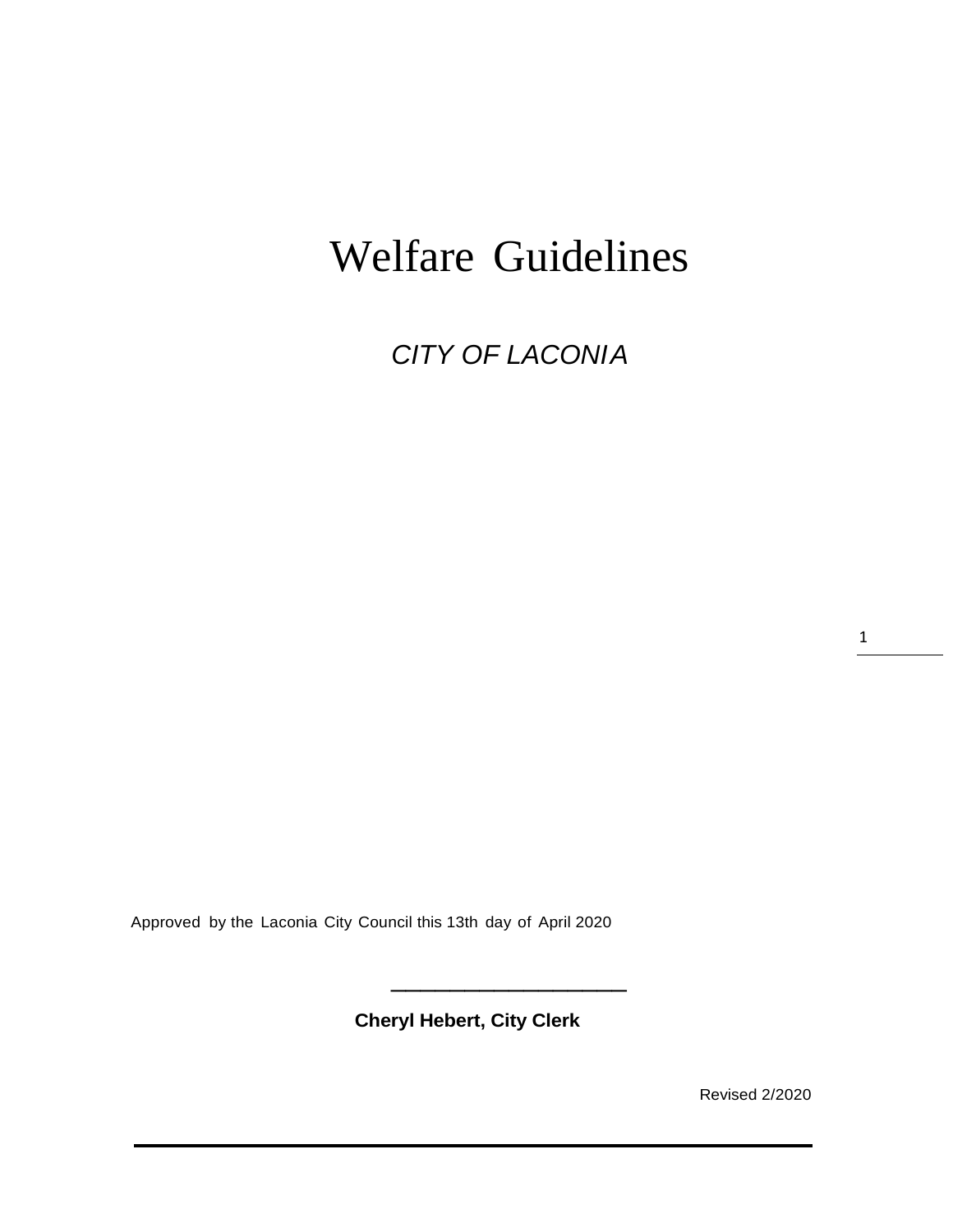# **Table of Contents**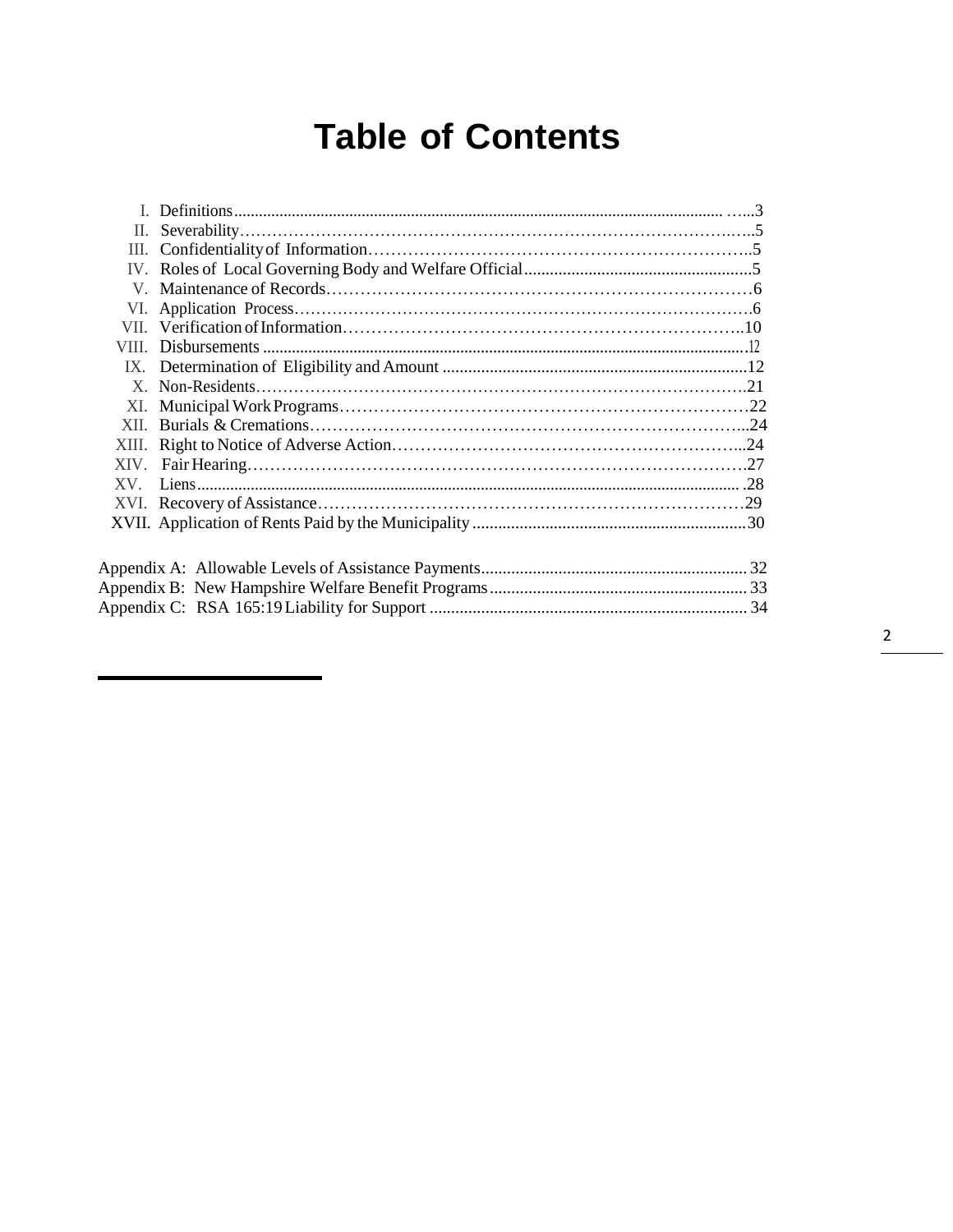# I. **Definitions**

AGENCY: Any health, social service or other entity that provides services to a client. Any such entity to which a welfare official may refer a client for additional resources and/or assistance.

APPLICANT: A person who expresses a desire to receive general assistance or to have his/her eligibility reviewed and whose application has not been withdrawn. This may be expressed either in person or by an authorized representative of the applicant.

APPLICATION (RE-APPLICATION): Written action by which a person requests assistance from a welfare official. This application must be made on a form provided by the welfare official. The application form may be written or completed electronically by means of an interview conducted by a welfare official and verified by the applicant's signature. A new application is required every three (3) months.

ASSETS: All cash, real property, personal property and future assets owned by the applicant.

AVAILABLE LIQUID ASSETS: Amount of liquid assets after exclusions enumerated in Section IX (D). Includes cash on hand, checking accounts, bank deposits, credit union accounts, stocks, bonds, and securities. IRA (Individual Retirement Account), 401k accounts, insurance policies with a loan value, and non-essential personal property shall be considered as available liquid assets when they have been converted into cash. Internal Revenue Service refunds are also considered as available liquid assets.

CASE RECORD: Official files containing forms, correspondence and narrative records pertaining to the application, including determination of eligibility, reasons for decisions and actions by the welfare official, and kinds of assistance given. The case record may be kept electronically. A hard copy of all signed documents shall be kept.

CLAIMANT: A recipient or applicant who has requested, either in person or through an authorized representative, a fair hearing under Section XIV of these guidelines.

CLIENT: An individual who receives services from the welfare department. May be a single person or encompass a family.

ELIGIBILITY: Determination by a welfare official, in accordance with the guidelines, of an applicant's need for general assistance under the formula provided in Section IX.

FAIR HEARING: A hearing which the applicant or recipient may request to contest a denial, termination or reduction of assistance. The standards for such a hearing are in Section XIV.

GENERAL ASSISTANCE: Financial assistance provided to applicants in accordance with RSA 165 and these guidelines.

HOUSEHOLD: A household is defined as:

• The applicant/recipient and persons residing with the applicant/recipient in the relationship of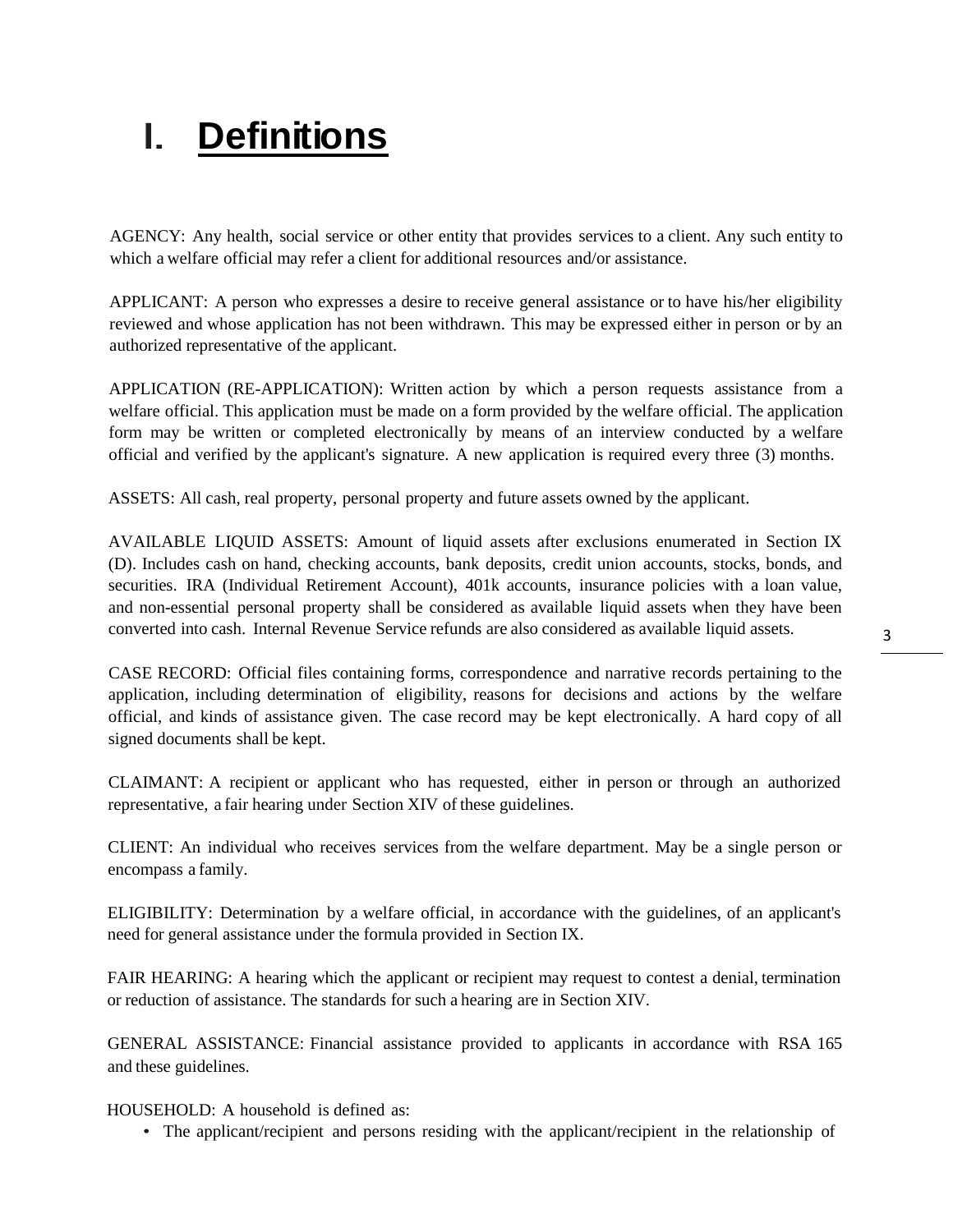father, mother, stepfather, stepmother, son, daughter, husband, wife, or domestic partner; and/or

• The applicant/recipient and any adult (including an unrelated person) who resides with the applicant/recipient "in loco parentis" (in the role of a substitute parent) to a minor child (a person under 18 years of age). A person "in loco parentis" is one who intentionally accepts the rights and duties of a natural parent with respect to a child not their own and who has lived with the child long enough to form a "psychological family."

IN LOCO PARENTIS: "in place of the parent." A person or legal entity, like a caregiver or institution, is considered to be operating *in loco parentis* when undertaking the care and control of another person in the absence of the natural parents and in the absence of formal legal approval.

LEGALLY LIABLE RELATIVES: All able-bodied adults under the age of 65, except those regularly attending school, who are related to the applicant, regularly residing in the same household as the applicant, are legally liable to contribute to the support of the applicant. Unrelated adults living in the same household in loco parentis are also obligated to contribute to the poor person's support. RSA 165:32

MINOR: A person under 18 years of age. As a general rule, these individuals will not be serviced on their own since their parents have the legal obligation to care for them until they are over 18.

NEED: The basic maintenance and support requirements of an applicant, as determined by a welfare official under the standards of Section IX (E) of these guidelines.

RECIPIENT: A person who is receiving general assistance.

"RELIEVE AND MAINTAIN":The sustaining of basic needs necessary to the health and welfare of thehousehold.

RESIDENCE: Residence orresidency shall mean an applicant's place of abode or domicile. The place of abode or domicile isthat place designated by an applicant astheir principal place of physical presence for the indefinite future to the exclusion of all others. Such residence orresidency shall not be interrupted or lost by a temporary absence from it, if there is intent to return to such residence or residency as the principal place of physical presence. RSA 165:1(0);21:6-a.

RESIDENTIAL UNIT: All persons physically residing with the applicant, including persons in the applicant's household and those not within the household.

RESPONSIBLE RELATIVES: See Legally Liable Relatives.

SHELTER (HOMELESS): A temporary housing provider through which an individual or family may seek emergency housing until permanent housing can be found. Shelters are not considered to be a permanent legal residence.

SHELTER (HOUSING): A permanent housing arrangement where the client pays the cost of rent to a landlord or pays amortgage.

TECHNICIAN (Specialist): Those employees of the City that carry out the day-to-day assistance to clients under the guidelines of the City. Exceptions to the guidelines, up to \$1,000 (on a one-time assist), can be made by a Tech II or higher. These exceptions will be reviewed subsequent to their approval by the Welfare Director. Exceptions over \$1,000 must be approved by the welfare official on a case-by-case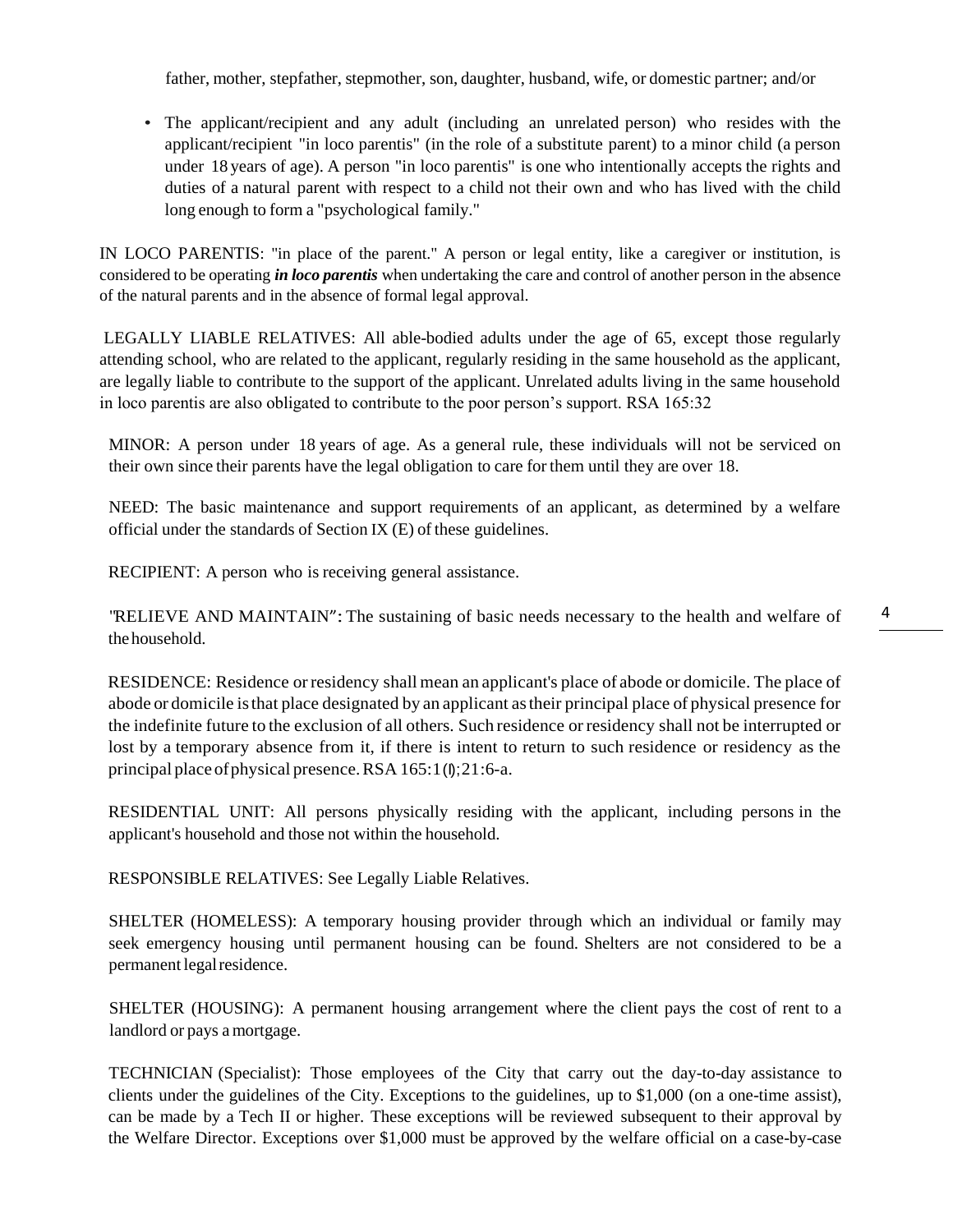basis before the voucher is processed.

UTILITY: Any service such as electric, gas, oil, water or sewer necessary to maintain the health and welfare of the household.

VENDOR/PROVIDER: Any landlord, utility company, store or other business which provides goods or services needed by the applicant/recipient.

VOUCHER SYSTEM: The system whereby a municipality issues vouchers to the recipient's vendors and providers rather than cash to the recipient. RSA 165:1(111). See Section VIII.

WELFARE OFFICIAL: The official of the City of Laconia, or designee, who performs the function of administering general assistance. Such person has the authority to make all decisions regarding the granting of assistance under RSA 165, subject to the overall fiscal responsibility vested in the city manager, or city council. The term includes "overseers of public welfare" (RSA 165:1; 41:46) and "administrator of town or city welfare" RSA 165:2.

WORKFARE: Labor performed by welfare recipients at municipal sites or human service agencies as reimbursement for benefits received. RSA 165:31. Current rates are: Field Work - \$11.00 per hour and Clerical - \$9.50 per hour.

# <span id="page-4-0"></span>**II. Severability**

Ifany provision of these guidelines is held at law to be invalid or inapplicable to any person or circumstances, the remaining provisions will continue in full force and effect.

# **Ill. Confidentiality of Information**

Information given by or about an applicant or recipient of general assistance is confidential and privileged, and is not a public record under the provisions of RSA 91-A. Such information will not be published, released, or discussed with any individual or agency without written permission of the applicant or recipient except when disclosure is required by law, or when necessary to carry out the purposes of RSA 165.RSA 165:2-c.

# <span id="page-4-1"></span>**IV. Roles of Local Governing Body and Welfare Official**

The responsibility of the day-to-day administration of the general assistance program shall be vested in the elected or appointed welfare official. The welfare official shall administer the general assistance program in accordance with the written guidelines of the city. The local governing body (city council) is responsible for the adoption of the guidelines relative to general assistance. RSA  $165:1(11)$ .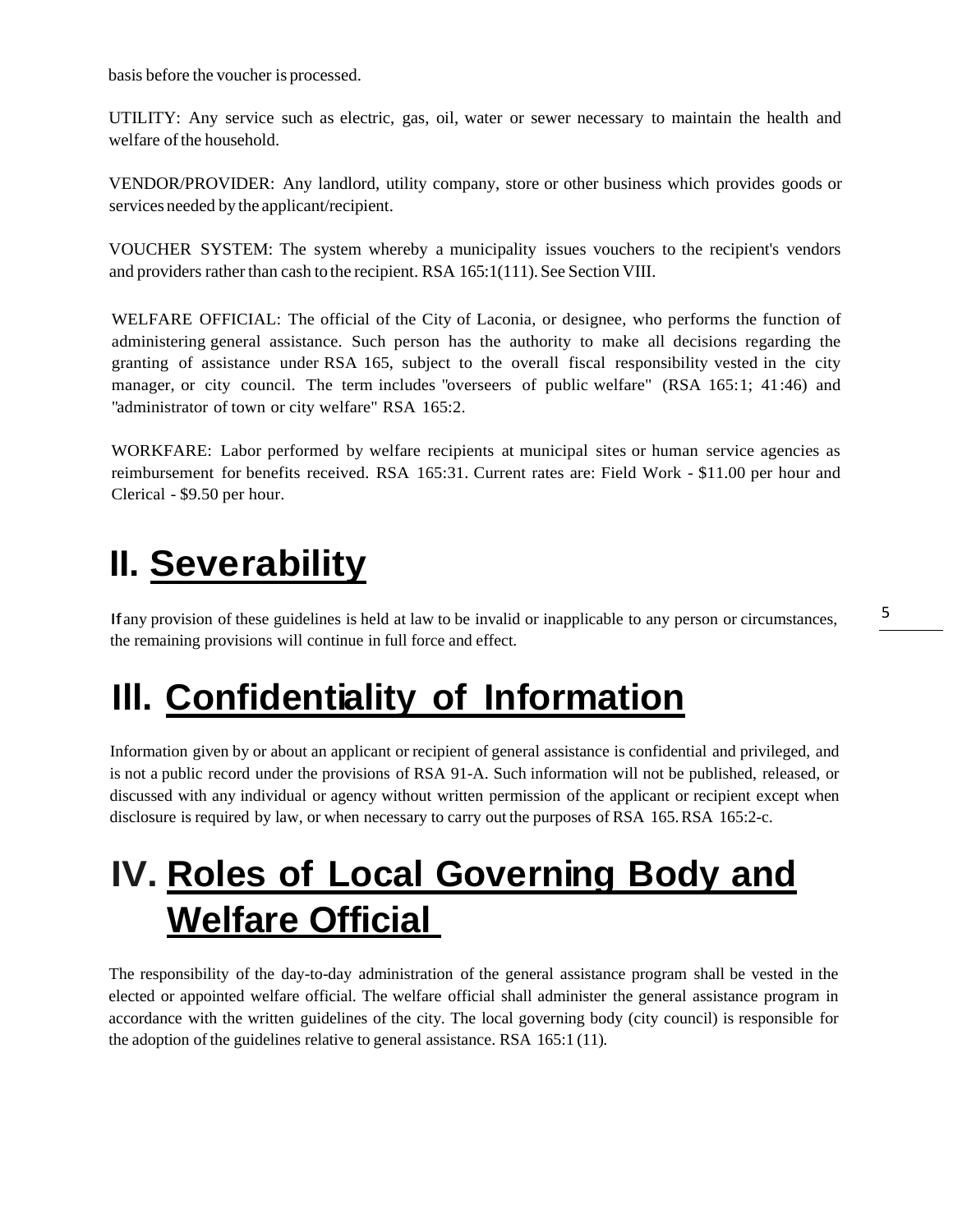# <span id="page-5-0"></span>**V. Maintenance of Records**

# **A. Legal Requirement**

Each welfare official is required by law to keep complete paper and/or electronic records concerning the number of applicants given assistance and the cost for such support. Separate case records shall be established for each individual or family applying for general assistance. The purposes for keeping such records are:

**1.** To provide a valid basis of accounting for expenditure of the city's funds;

2. To support decisions concerning the applicant's eligibility;

3. To assure availability of information if the applicant or recipient seeks administrative or judicial review of the welfare official's decision;

4.To provide the welfare official with accurate statistical information; and

5. To provide a complete history of an applicant's needs and assistance that might aid the welfare official in ongoing case management and in referring the applicant to appropriate agencies.

### **B. Case Records**

The welfare official shall maintain case records containing the following information:

1. The complete application including any authorizations signed by the applicant allowing the welfare official to obtain or verify any pertinent information in the course of assisting the recipient, to include a signed Authorization to Release Information from the New Hampshire Division of Health and Human Services.

2.Written grounds for approval or denial of an application, contained in <sup>a</sup> notice of decision.

3. <sup>A</sup> narrative history recording need for assistance, the results of investigations of applicants' circumstances, referrals, changes in status, etc.

4.<sup>A</sup> tally sheet, which has complete data concerning the type, amount and dates of assistance given which may be kept on paper or electronically.

# <span id="page-5-1"></span>**VI. Application Process**

### **A. Riqht to Apply**

1. Anyone may apply for general assistance by appearing in person or through an authorized representative and by completing a written application form. If more than one adult resides in a household, each may be required to appear at the welfare office to apply for assistance, unless one is working or otherwise reasonably unavailable. Unrelated adults in the applicant's residential unit may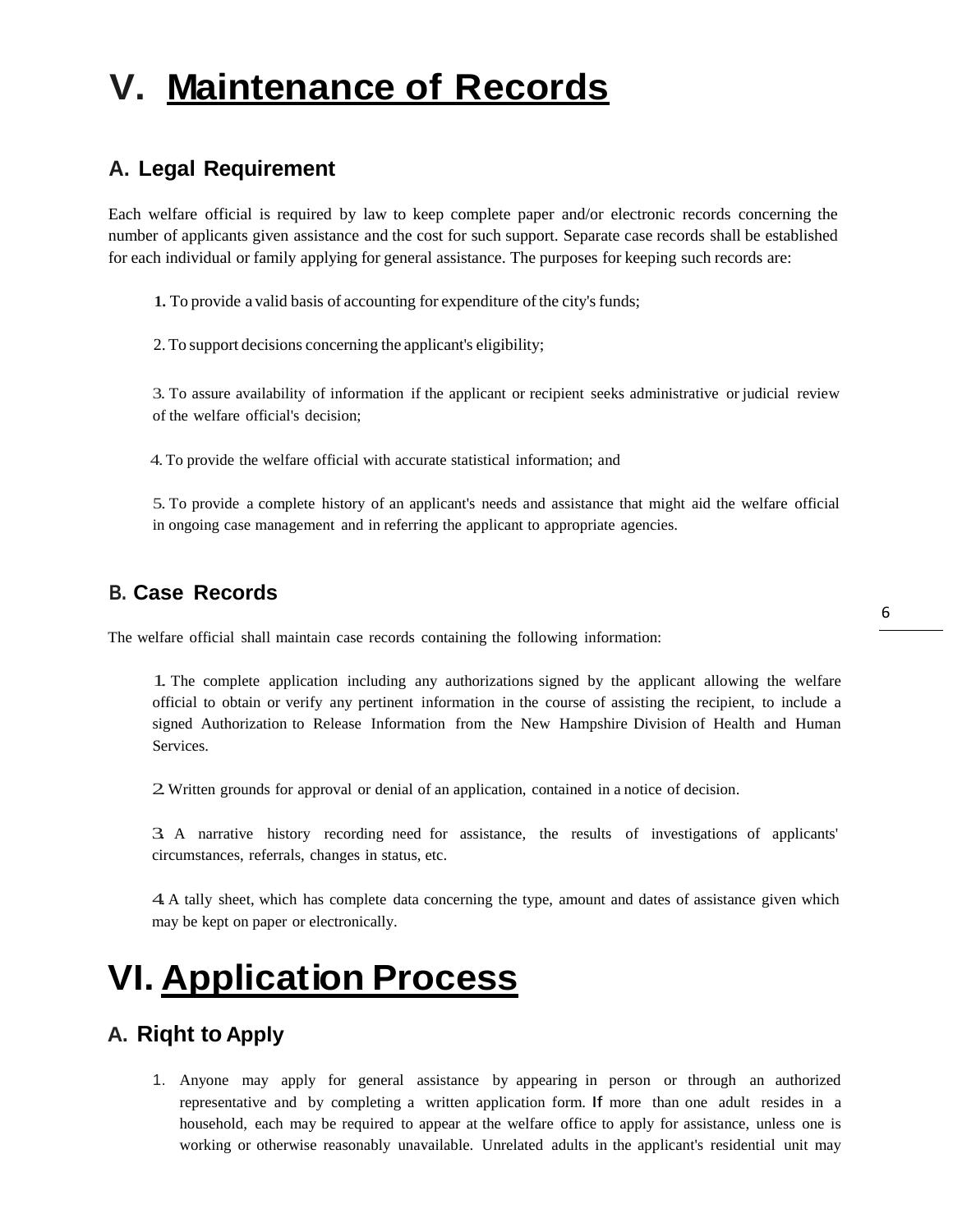be required to apply separately if they do not meet the definition of household as defined in these guidelines. Each adult in the household may be requested to sign release of information forms. Clients should bring the completed application to the interview. Typically, a decision will be made during the appointment.

2. The welfare official or technician shall not be required to accept an application for general assistance from a recipient who is subject to a suspension pursuant to Section XIIl (C) of these guidelines (RSA 165:1-b,VI); provided that any applicant who contests a determination of continuing noncompliance with the guidelines may request a fair hearing as provided in Section XIIl (C)(7);

# **B. Welfare Official's or Technician's Responsibilities atTime of Application**

When application is made for general assistance, the welfare official *I* technician shall inform the applicant of:

1. The requirement of completing an application. Once the application is completed the client should call the office to make an appointment. In case of an emergency, clients will be seen immediately. All others will be scheduled out 5 working days. The welfare official shall provide assistance to the applicant in completing the application, if necessary (e.g., applicant is physically or mentally unable, or has a language barrier);

2. Eligibility requirements, including a general description of the guideline amounts and the eligibility formula;

3. The applicant's right to a fair hearing, and the manner in which a review may be obtained;

**4.** The applicant's responsibility for reporting all facts necessary to determine eligibility, and for presenting records and documents as requested and as reasonably available to support statements;

5. The joint responsibility of the welfare official/technician and applicant for exploring facts concerning eligibility, needs and resources;

6. The kinds of verifications needed;

7. The fact that an investigation will be conducted in order to verify facts and statements presented by the applicant and that this investigation may take place prior, during, and subsequent to the applicant's receipt of welfare assistance.

**8.** The applicant's responsibility to notify the welfare official *I* technician of any change in circumstances that may affect eligibility;

9. Other forms of assistance for which the applicant may be eligible;

**10.** The availability of the welfare official to make home visits by mutually-agreed appointment to take applications and to conduct ongoing case management for applicants who cannot leave their homes; (Home visits will always be conducted by two employees.)

**11.** The requirement of placing a lien on any real property owned by the recipient, or any civil judgments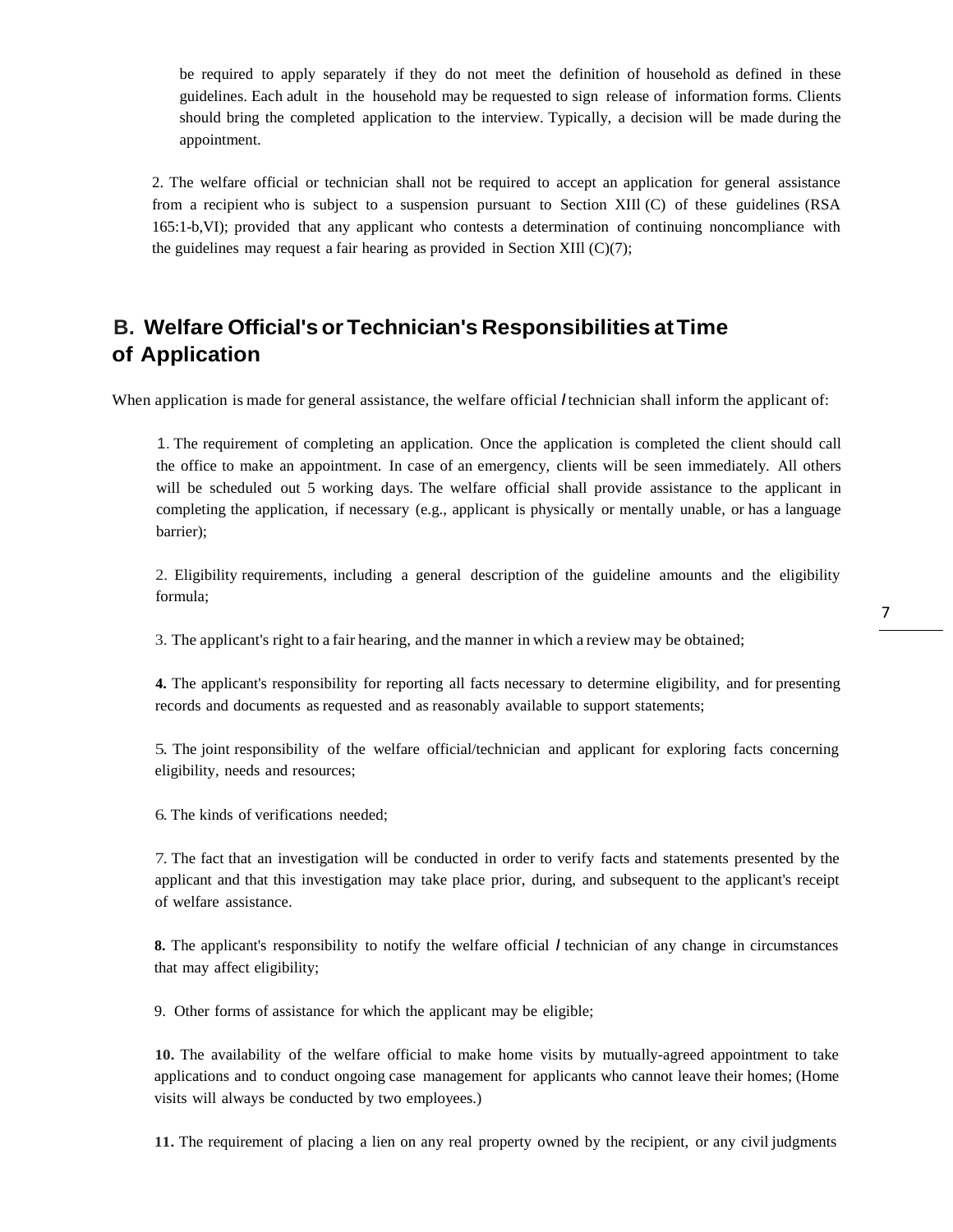or property settlements, for any assistance given, except for good cause;

**12.** The fact that reimbursement from the recipient will be sought if he/she becomes able to repay the amount of assistance given; and

13.The applicant's right to review the guidelines.

#### **C. Responsibility of Each Applicant and Recipient**

At the time of initial application, and at all times thereafter, the applicant/recipient has the following responsibilities:

1. To provide accurate, complete and current information concerning needs and resources and the whereabouts and circumstances of relatives who may be responsible under RSA 165:19;

2. To notify the welfare official promptly when there is a change in needs, resources, address or household size;

3. To apply for immediately, but no later than 7 days from initial application, and accept any benefits or resources, public or private, that will reduce or eliminate the need for general assistance. RSA 165:1-b, I (d);

4. To keep all appointments as scheduled;

5. To provide records and other pertinent information and access to said records and information when requested;

6. To provide a doctor's statement if claiming an inability to work due to medical problems;

7. Following a determination of eligibility for assistance, to diligently search for employment and provide verification of work search (the number of work search contacts to be determined by the welfare official *I* technician), to accept employment when offered (except for documented reasons of good cause (RSA 165:1-d), and to maintain such employment. RSA 165:1-b, I (c);

**8.** Following a determination of eligibility for assistance, to participate in the workfare program (workfare) if physically and mentally able. RSA 165:1-b, I (b); and

**9.** To reimburse assistance granted if returned to an income status and if such reimbursement can be made without financial hardship. RSA 165:20-b.

**10.** To notify the welfare official/technician within 72 hours of a change in members of the household, to provide records and other pertinent information and access to said records and information as requested.

**11.** Following determination of eligibility for assistance, to diligently search for an apartment in accordance with city established market rent allowances, documenting such search.

**12.** If approved by landlord to go into apartment based on personal credentials & financial eligibility with City assistance, the client must accept apartment when it is available.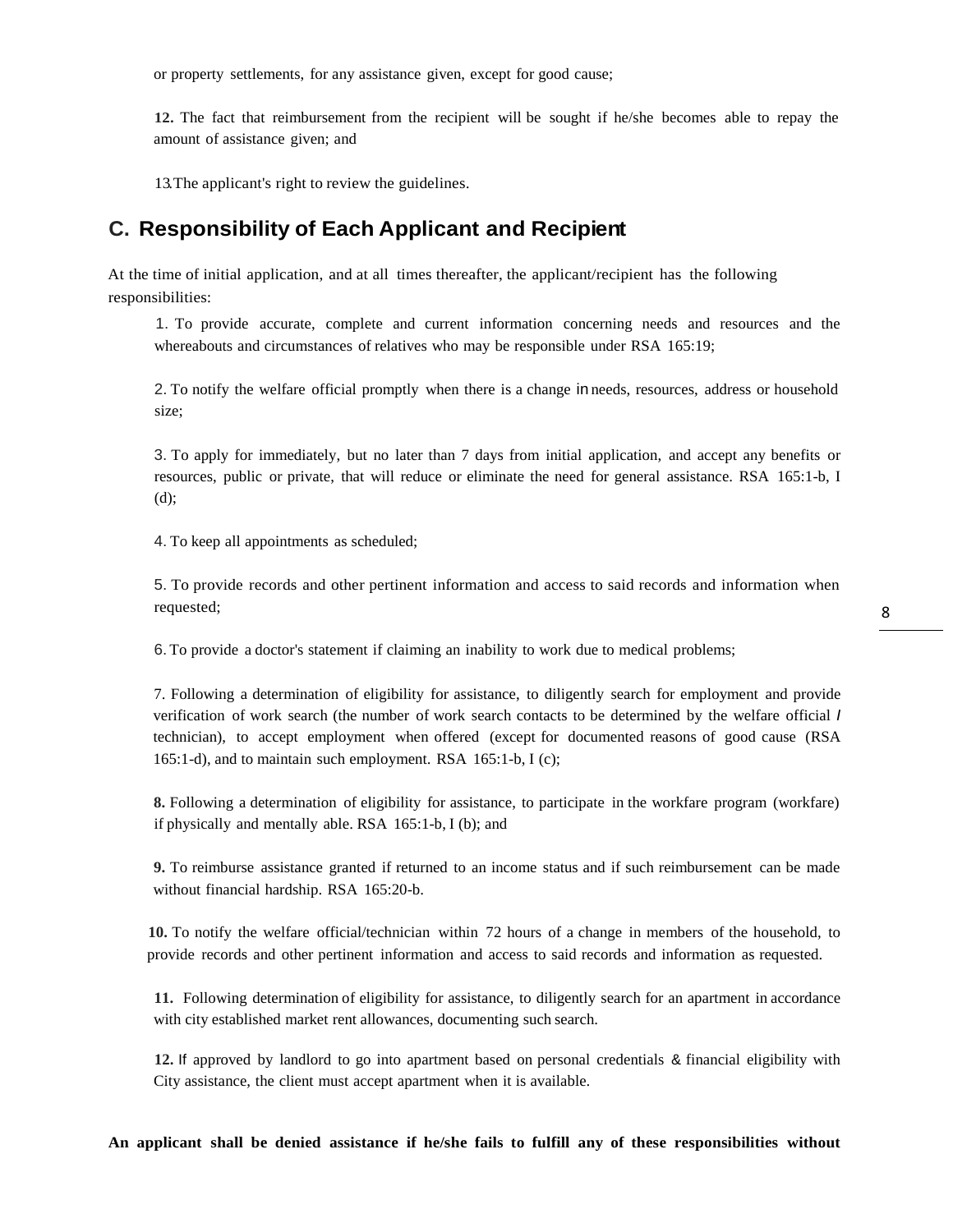**reasonable justification.** A recipient's assistance may be terminated or suspended for failure to fulfill any of these responsibilities without reasonable justification, in accordance with Section XIII(C).

Any recipient may be denied or terminated from general assistance, in accordance with Section XIII, or may be prosecuted for a criminal offense, if he/she, by means of intentionally false statements or intentional misrepresentation, or by impersonation or other willfully fraudulent act or device, obtains or attempts to obtain any assistance to which he/she is not entitled.

### **D. Actions on Applications**

1. Decision. Unless an application is withdrawn, the welfare official *I* technician shall make a decision concerning the applicant's eligibility immediately in the case of emergency, or within five working days after submission of the application. A written notice of decision shall be given in hand, delivered or mailed on the same day or next working day following the making of the decision. The notice of decision shall state that assistance of a specific kind and amount has been given and the time period of aid, or that the application has been denied, in whole or in part, with reasons for denial. A decision may also be made to pend an application subject to receipt of specified information from the applicant. The notice of decision shall contain a first notice of conditions for continued assistance and shall notify the applicant of his/her right to a fair hearing if dissatisfied with the welfare official's *I* technician's decision. RSA 165:1-b, II, III.

2. EmergencyAssistance.If, atthetimeofinitial contact,theapplicantdemonstrates andverifiesthatan immediate need exists, because of which the applicant may suffer a loss of a basic necessity of living or imminent threat to life or health (such asloss of shelter, utilities, heat, or lack of food, prescriptions or burials), then temporary aid to fill such immediate need shall be given immediately, pending a decision on the application. Such emergency assistance shall not obligate thewelfare official *I*technician to provide further assistance after the application process is completed.  $(A 7-10 \text{ day supply of predictions will be}$ given to the client with the notice of decision instructing them to apply for/and show evidence of applying forMedication Connection before further assistance will be granted.)

3. Temporary Assistance. In circumstances where required records are not available, the welfare official *I* technician may give temporary approval of an application pending receipt of required documents. Temporary status shall not extend beyond two weeks. The welfare official *I* technician shall not insist on documentary verification if such records are totally unavailable.

4.Withdrawn Applications. An application shall be considered withdrawn if:

a. The applicant has refused to complete an application or has refused to make a good faith effort to provide required verifications and sufficient information for the completion of an application. If an application is deemed withdrawn for these reasons, the welfare official *I* technician shall so notify the applicant in a written notice of decision;

- b. The applicant dies before assistance is rendered;
- c. The applicant avails him/herself of other resources to meet the need in place of assistance;
- d. The applicant requests that the application be withdrawn (preferably in writing); or
- e. The applicant does not contact the welfare official/technician after the initial interview after being requested to do so.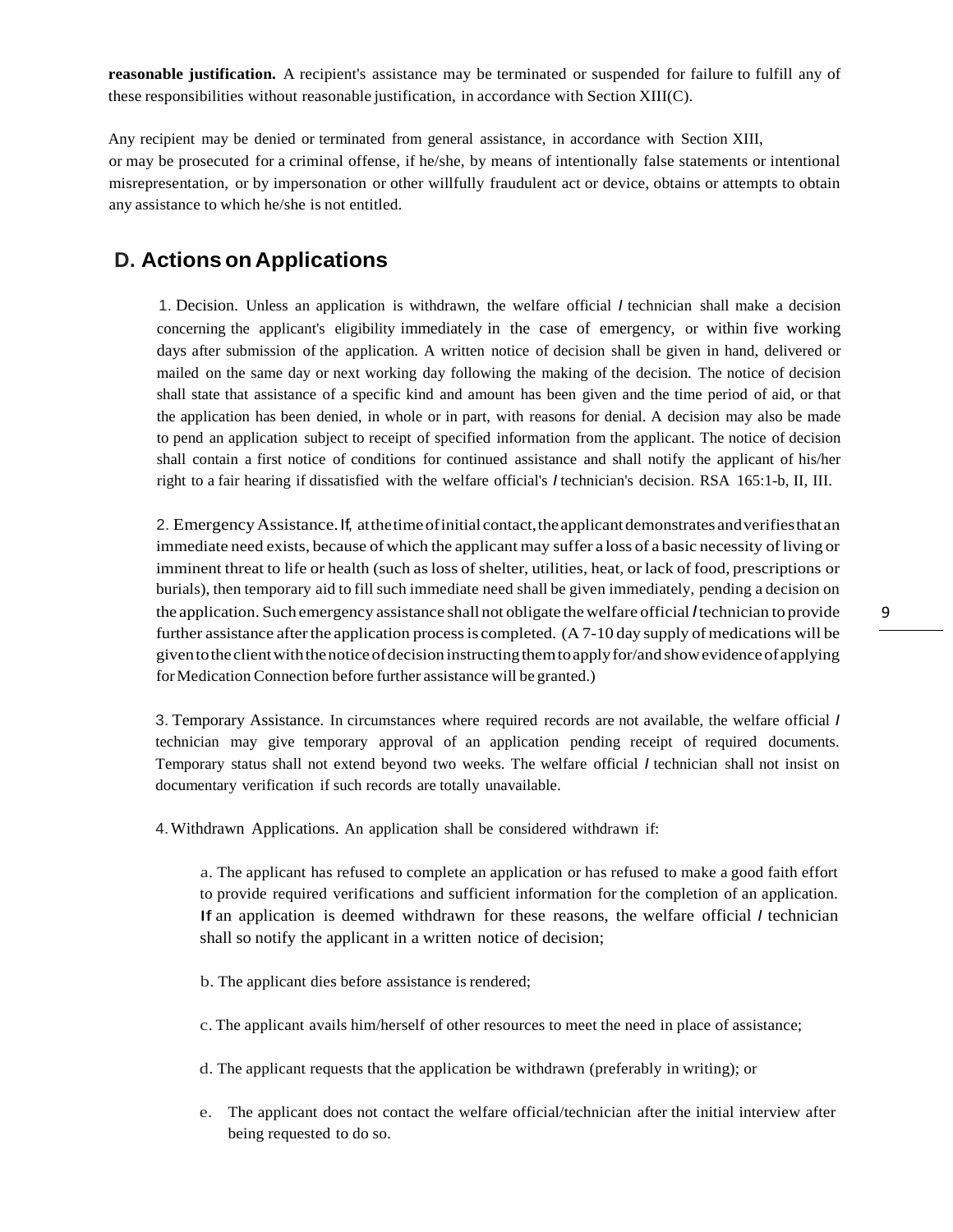f. The applicant does not make the weekly appointment for a voucher or work relief assignment or contact the welfare official *I* technician and request a new appointment.

### **E. Home Visits**

A home visit may be made by appointment at the request of any applicant, only when it is impossible for the applicant or their representative to apply in person. The city requires home visits be made in pairs. (i.e. no employee is to make a home visit alone)

The home visit shall be conducted in such a manner as to preserve, to the greatest extent possible, the privacy and dignity of the applicant. To this end, the person conducting the visit, shall be polite and courteous, and shall not knowingly discuss or mention the application within the listening area of someone who is not a member of the household. The Welfare Official reserves the right to be accompanied by another authorized city employee for any home visit if the Welfare Official deems safety or the knowledge of any city employee would be needed or helpful to the application of assistance.

# <span id="page-9-0"></span>**VII. Verification of Information**

Any determination or investigation of need or eligibility shall be conducted in a manner that will not violate the privacy or personal dignity of the individual or harass or violate his or her individual rights.

## **A. Required Verifications**

Verification will normally be required of the following:

- 1. Applicant's address;
- 2. Facts relevant to the applicant's residence, as set forth in sections IX(B) and X;
- 3. Names of persons in applicant's residential unit;
- 4. Applicant's and household's income and assets;
- 5. Applicant's and household's financial obligations;

6. The physical and mental condition of household members, only where relevant to their receipt of assistance, such as ability to work, determination of needs, or referrals to other forms of assistance;

- 7. Any special circumstances claimed by applicant;
- 8. Applicant's employment status and availability in the labor market;
- 9. Names, addresses, and employment status of potentially liable relatives;
- 10. Utility costs;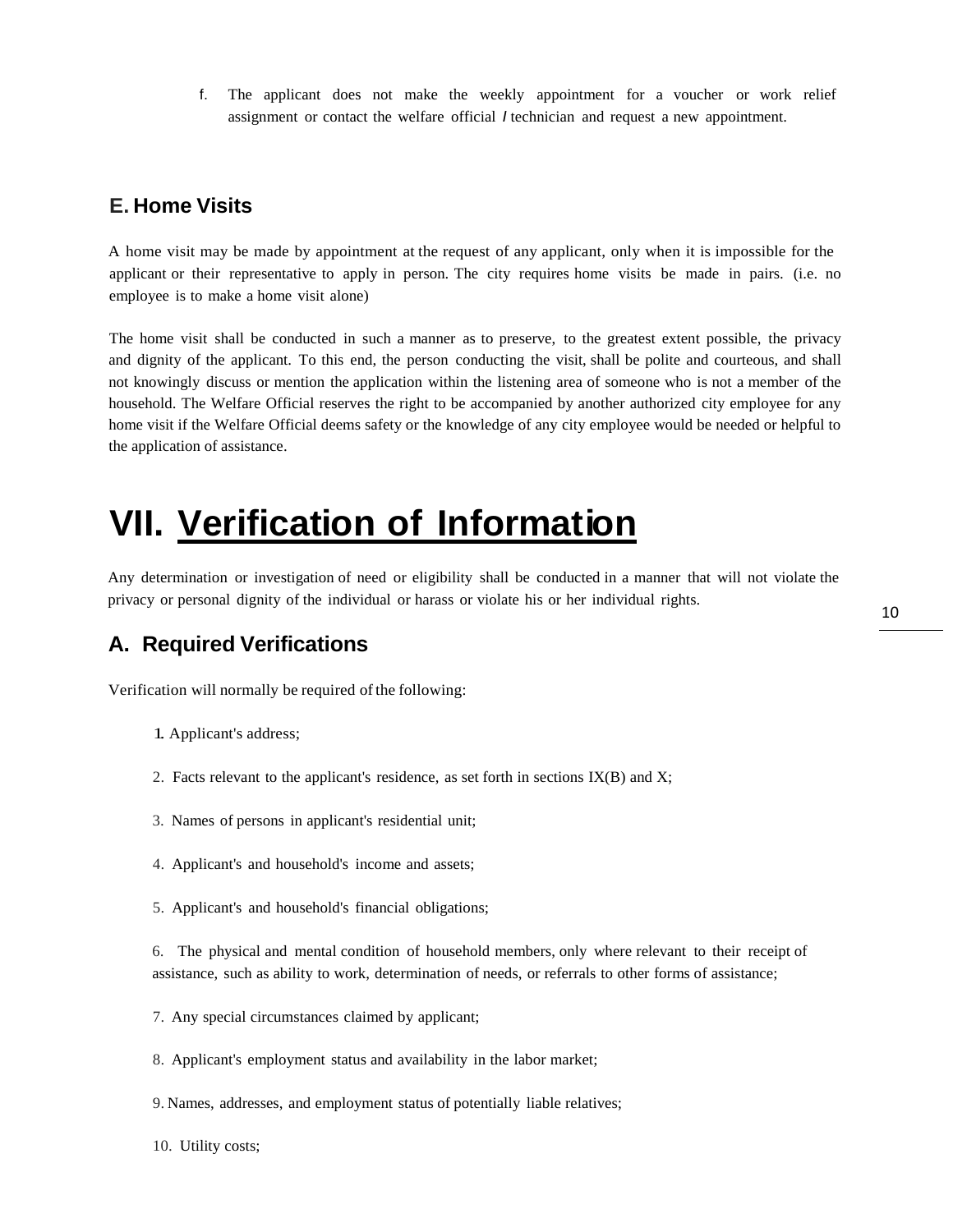- 11. Housing costs;
- 12. Prescription costs; and
- 13. Any other costs that the applicant wishes to claim as a necessity.
- 14. Applicants claiming to be sex offenders must obtain documentation from the local police department to confirm their registration.

### **B. Verification Records**

Verification may be made through records provided by the applicant (for example, birth and marriage certificates, pay stubs, pay checks, rent receipts, bankbooks, etc.) as primary sources. The failure of the applicant to bring such records does not affect the welfare official's/technician's responsibility to process the application promptly. The welfare official/technician shall inform the applicant what records are necessary, and the applicant is required to produce records possessed as soon as possible. The welfare official/technician may waive verification under special circumstances.

Applicants claiming to be registered sex offenders must obtain documentation from the local Police Department verifying that they are registered before the welfare official/technician can look to assist.

#### **C. Other Sources of Verification**

Verification may also be made through other sources, such as relatives, employers, former employers, banks, school personnel, and social or government agencies. The cashier of a national bank or a treasurer of a savings and trust company is authorized by law to furnish information regarding amounts deposited to the credit of an applicant or recipient. RSA 165:4. (Most often banks are reluctant to furnish this information even with a signed authorization by the client).

#### **D. Written Consent of Applicant**

When information is sought from such other sources, the welfare official/technician shall explain to the applicant or recipient what information is desired, how it will be used, and the necessity of obtaining it in order to establish eligibility. Before contact is made with any other source, the welfare official *I* technician shall obtain written consent of the applicant or recipient, unless the welfare official *I* technician has reasonable grounds to suspect fraud. In the case of suspected fraud, the welfare official/technician shall carefully record his/her reasons and actions, and before any accusation or confrontation is made, the applicant shall be given an opportunity to explain or clarify the suspicious circumstances.

### **E. Legally Liable Relatives**

The welfare official may seek statements from the applicant's legally liable relatives regarding their ability to help support the applicant.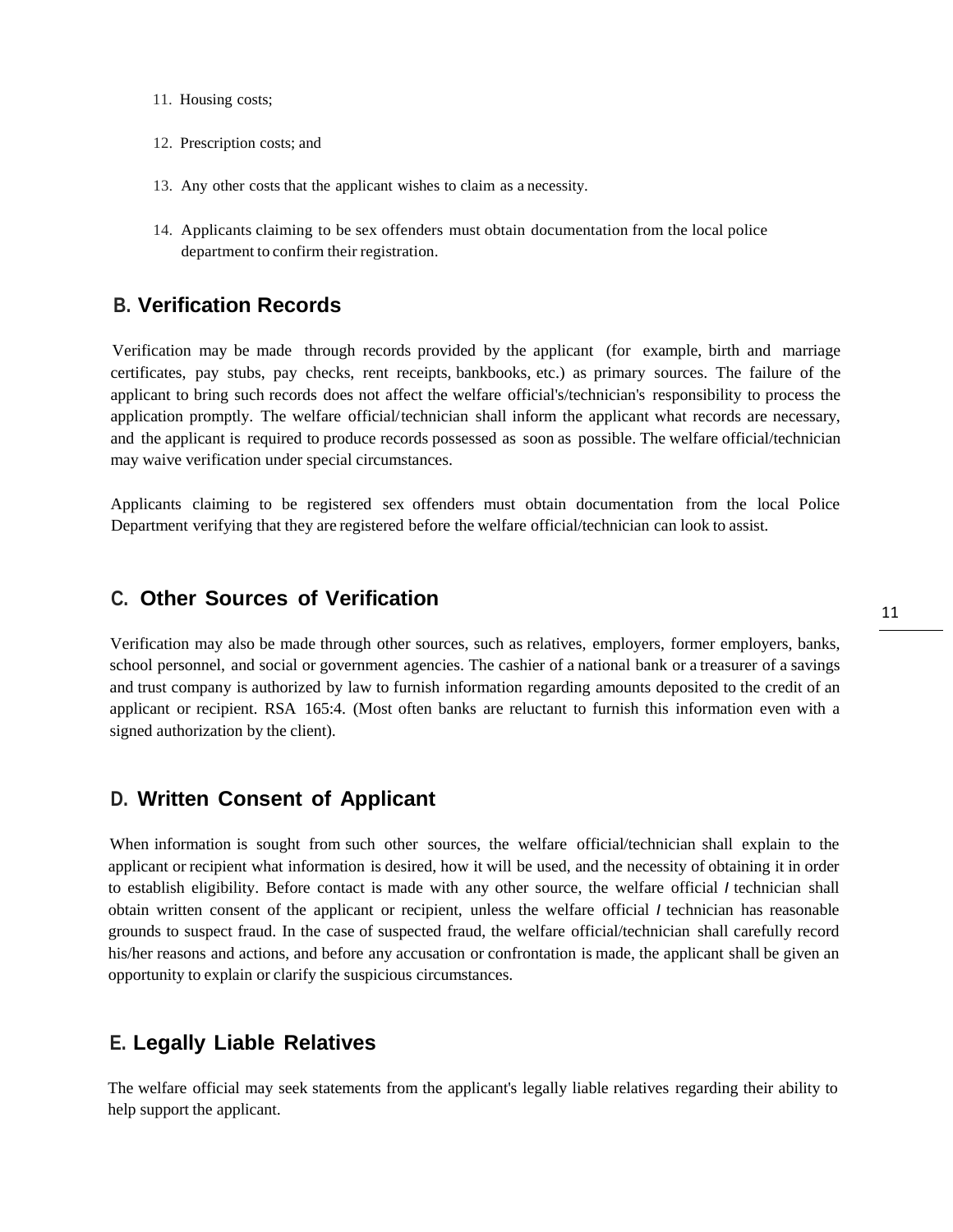### **F. Refusal to Verify Information**

Should the applicant or recipient refuse comment and/or indicate an unwillingness to have the welfare official/technician seek further information that is necessary, **assistance may be denied** for lack of eligibility verification.

# <span id="page-11-0"></span>VIII. **Disbursements**

The municipality pays in a voucher system. RSA 165:1 (III). Vouchers are payable directly to the vendors (utilities, landlords, stores, etc.) involved. **Vouchers will be valid for 30 days after issue.** No cash assistance will be provided. Tobacco products, alcoholic beverages and pet food cannot be purchased with a voucher.

The amount shown on the voucher is the maximum amount to be used for payment. In accordance with the municipality's accounting practices, a recipient may be required to sign the voucher to insure proper usage. The vendor returns the voucher with the required documentation, for payment, to the welfare official *I* technician. After the initial transaction, if there is any unspent money, the voucher shall be returned to the municipality for payment of the actual amount listed on an itemized bill or register tape. Vouchers altered by the recipient or vendor may not be honored.

# <span id="page-11-1"></span>IX. **Determination of Eligibility and Amount**

### **A. Eligibility Formula**

An applicant is eligible to receive assistance when:

**1.** He/she meets the non-financial eligibility factors listed in Section C below; and

**2.** The applicant's basic maintenance need, as determined under Section E below, exceeds his/her available income (Section F below) plus available liquid assets (Section D below). If available income and available liquid assets exceed the basic maintenance need (as determined by the guideline amounts), the applicant is not eligible for general assistance. If the need exceeds the available income/assets, the amount of assistance granted to the applicant shall be **UP TO** the difference between the two amounts, in the absence of circumstances deemed by the welfare official/technician to justify an exception. (Examples, but not limited to emergency illness; car repairs if the vehicle is used to get to and from work; loss of day care, etc ) Food stamps will not be included as income or resource, nor will the food stamps be deducted from the food allowance for purposes of calculating eligibility for, or amount of, general assistance.

### **B. Legal Standard and Interpretation**

"Whenever a person in any town is poor and unable to support himself he shall be relieved and maintained by the overseers of public welfare of such town, whether or not he has residence there." RSA 165:1.

**1. An applicant cannot be denied assistance because he/she is not a resident.** See Section X.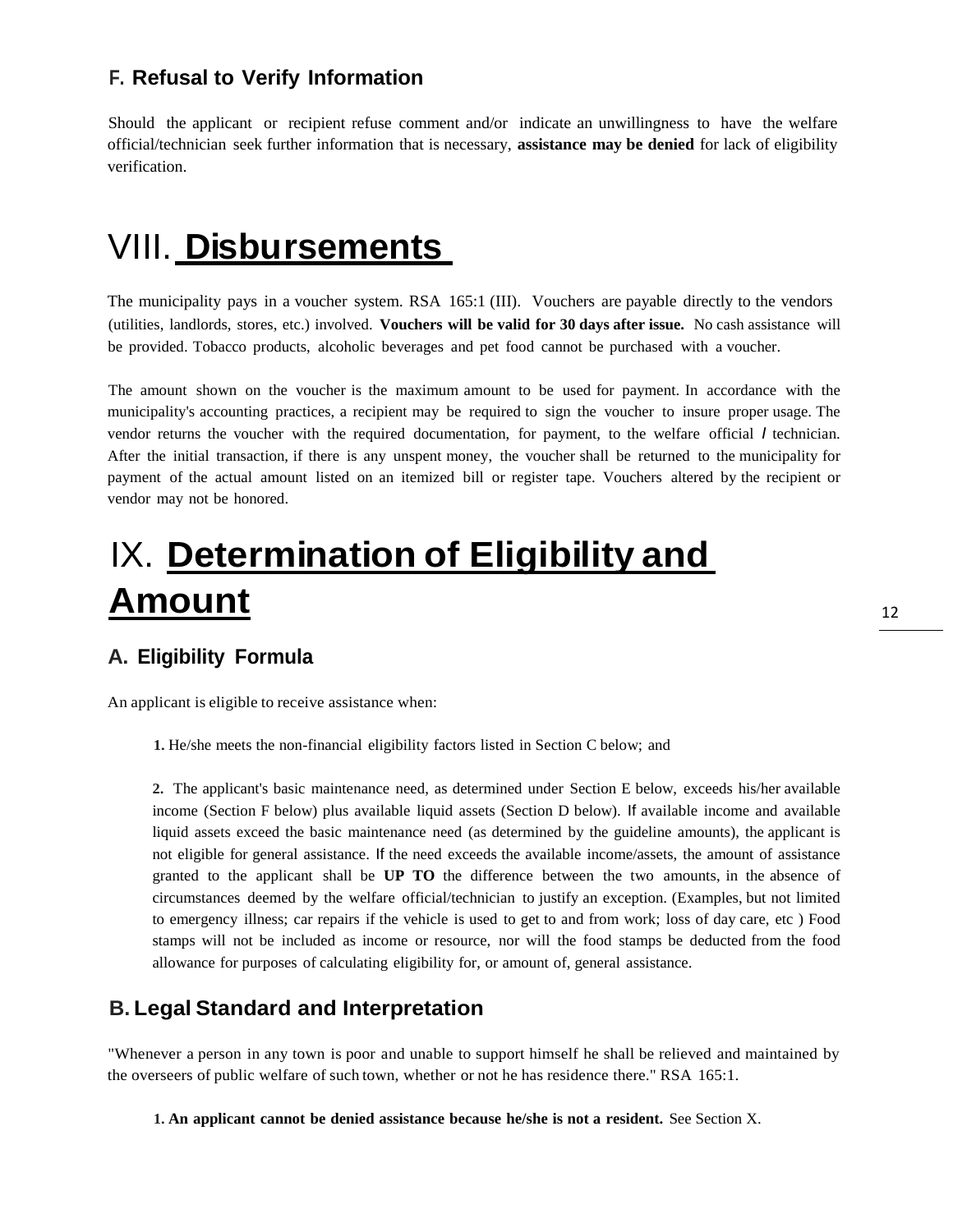**2.** "Whenever" means at any or whatever time that person is poor and unable to support him or herself.

a. The welfare official, or a person authorized to act on his/her behalf, shall be available during normal business hours.

**b.** The eligibility of any applicant for general assistance shall be determined no later than five (5) working days after the application is submitted. If the applicant has an emergency need, then assistance for such emergency need shall be immediately provided in accordance with Section VI (D)(l ), (2).

c. Assistance shall begin as soon as the applicant is determined to be eligible.

3. "Poor and unable to support" means that an individual lacks income and available liquid assets to adequately provide for the basic maintenance needs of him/herself or family as determined by the guidelines.

4. "Relieved" means an applicant shall be assisted to meet those basic needs.

### **C. Non-Financial Eligibility Factors**

1. Age. General assistance cannot be denied any applicant because of the applicant's age; age is not <sup>a</sup> factor in determining whether or not an applicant may receive general assistance. Minor children are assumed to be the responsibility of their parent(s) or legal guardian(s), unless circumstances warrant otherwise.

2. Support Actions. No applicant or recipient shall be compelled, as <sup>a</sup> condition of eligibility or continued receipt of assistance, to take any legal action against any other person. The municipality may pursue recovery against legally liable persons or governmental units. See Section XVI.

3. Eligibility for Other Categorical Assistance. Recipients who are, or may be, eligible for any other form of public assistance must apply for such assistance immediately, but no later than seven days after being advised to do so by the welfare official /technician. Failure to do so may render the recipient ineligible for assistance and subject to action pursuant to Section XIII of these guidelines. No person receiving Old Age Assistance (OAA) or Aid to the Permanently and Totally Disabled (APTD), under RSA 167 or 161, shall at the same time be eligible for general assistance, except for emergency medical assistance as defined in Section IX (E)(8)(a) of these guidelines. RSA 167:27.

4. Employment. An applicant who is gainfully employed, but whose income and assets are not sufficient to meet necessary household expenses, may be eligible to receive general assistance. However, recipients who without good cause refuse a job offer or referral to suitable employment, participation in the workfare program, or who voluntarily leave a job without good cause may be ineligible for continuing general assistance in accordance with the procedures for suspension outlined in the guidelines. The welfare official /technician shall first determine whether there is good cause for such refusal, taking into account the ability and physical and mental capacity of the applicant, transportation problems, working conditions that might involve risks to health or safety, lack of adequate child care, or any other factors that might make refusing a job reasonable. These employment requirements shall extend to all adult members of the household. Child care searches must be documented.

5. Registration with the New Hampshire Department of Employment Security (NHES) and Work Search Requirements. All unemployed recipients and adult members of their households shall, within seven days after having been granted assistance, register with NHES to find work and must conduct a reasonable, verified job search as determined by the welfare official/technician and must conduct an adequate work search each per week at the number determined by the technician. These work search requirements apply unless the recipient and each other adult member of the household is: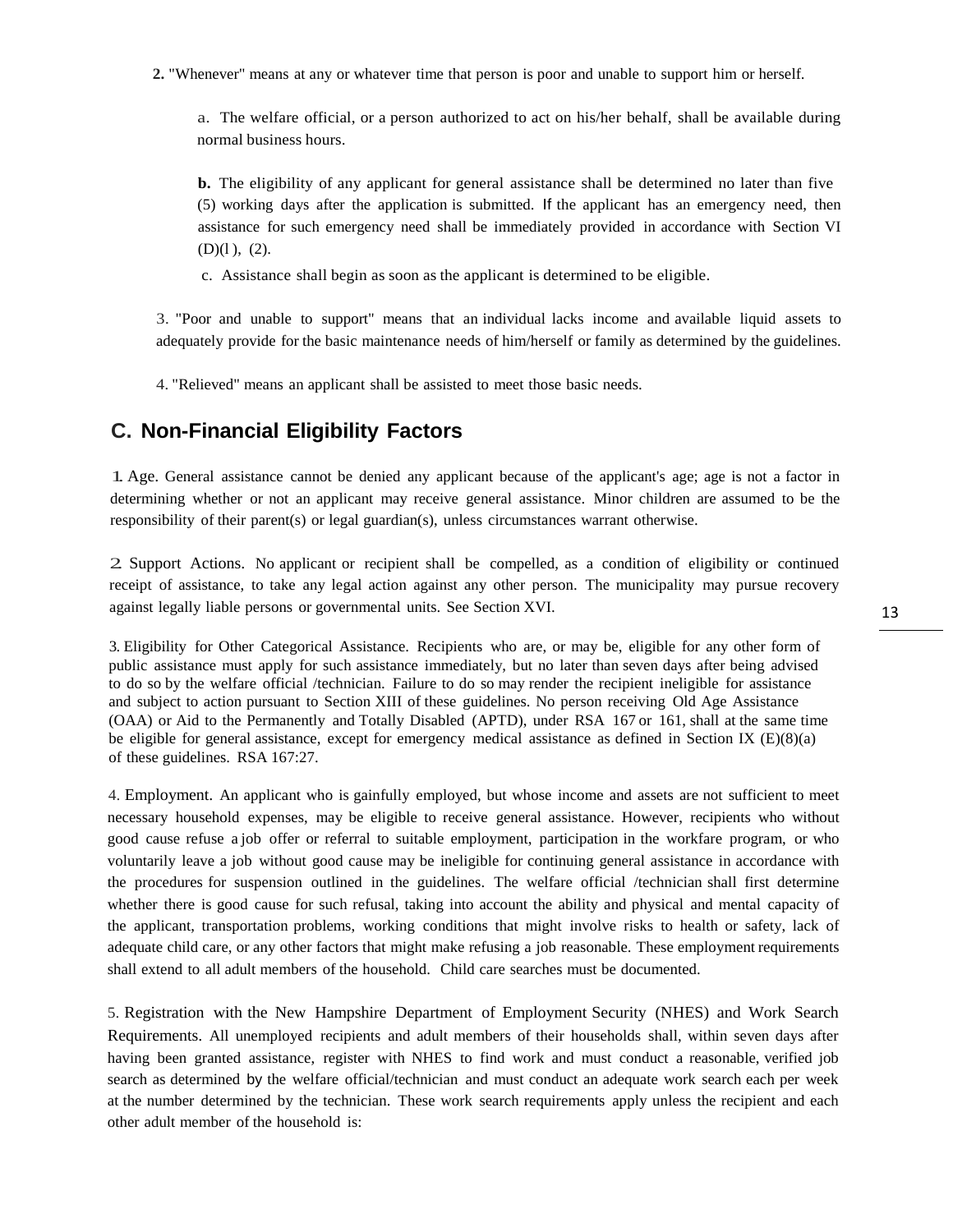a. Gainfully employed full-time;

b. A dependent 18 or under who is regularly attending secondary school;

c. Unable to work due to illness or mental or physical disability of him/herself or another member of the household, as verified by the welfare official /technician or

d**.** Is solely responsible for the care of a child under the age of five. (RSA 165:31,III). A recipient responsible for the care of a child aged five to twelve shall not be excused from work search requirements, but shall be deemed to have good cause to refuse a job requiring work during hours the child is not usually in school, ifthere is no responsible person available to provide care, and it is verified by the welfare official /technician that no other care is available.

The welfare official/technician shall give all necessary and reasonable assistance to ensure compliance with registration and work requirements, including the granting of allowances for transportation and work clothes. Failure of a recipient to comply with these requirements without good cause will be reason for denial of assistance.

**6. Students.** Applicants who are students not available for or refusing to seek full-time employment are not eligible for general assistance.

**7. Non-Citizens.** The welfare officer /technician may, in his/her sole discretion, provide limited assistance to non-citizens not otherwise eligible for general assistance.

- a. A non-citizen who is not:
	- A qualified alien under 8USCA 1641,
	- A non-immigrant under the federal Immigration and Nationality Act, or
	- An alien paroled into the United States for less than one year under  $8$  USCA  $1182(d)(5)$

is not eligible for general assistance from the municipality. 8 USCA 1621(a).

**b.** Qualified aliens include aliens who are lawfully admitted for permanent residence under the Immigration and Nationality Act (8 USCA 1101 et seq.), aliens who are granted asylum under that act, certain refugees, and certain battered aliens. 8 USCA 1641.

c. A non-citizen who is not eligible for general assistance may be eligible for state assistance with health care items and services that are necessary for the treatment of an emergency medical condition, which is defined as a medical condition (including emergency labor and delivery) manifesting itself by acute symptoms of sufficient severity (including severe pain) such that the absence of immediate medical attention could reasonably be expected to result in:

- Placing the patient's health in serious jeopardy;
- Serious impairment to bodily functions; or
- Serious dysfunction of any bodily organ or part. 8 USCA 1621(b) and 42 USCA  $1396(v)(3)$ .

**d.** A non-citizen may also be eligible for general assistance for treatment of an emergency medical condition, pursuant to Section  $IX(E)(8)(a)$  of these guidelines.

e. Non-citizen applicants for general assistance may be required to provide proof of eligibility. 8 USCA 1625.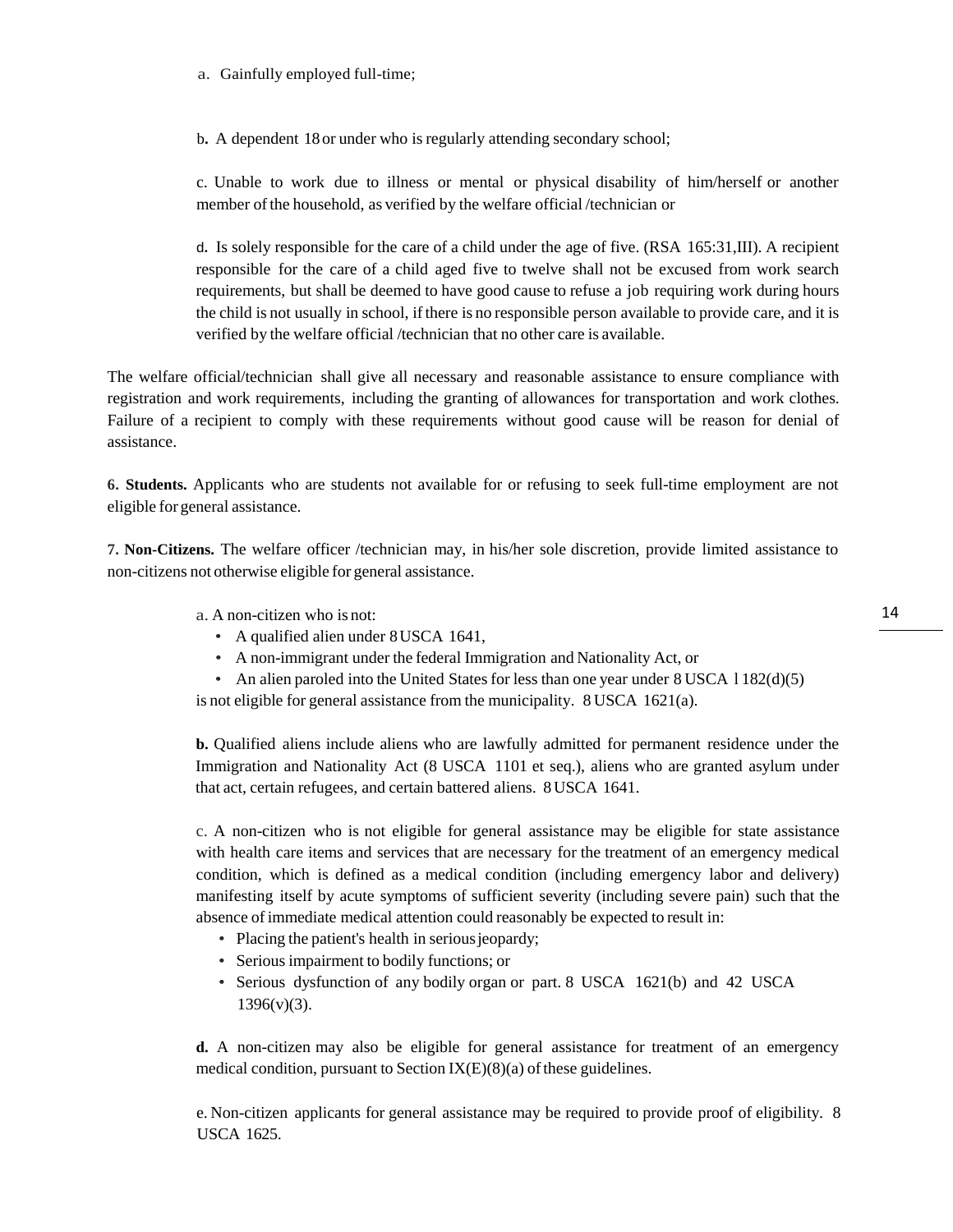**8. Property Transfers.** No applicant who is otherwise eligible shall receive such assistance if he/she has made an assignment, transfer, or conveyance of property for the purpose of rendering him/herself eligible for assistance within three years immediately preceding his/her application. RSA 165:2-b.

**9. Employment of Household Members.** The employment requirements of these guidelines, or participation in the workfare program, shall be required for all adults aged 18 to 65 years residing in the same household, except those regularly attending secondary school or employed on a full-time basis, who are:

a. Members of the recipient's household;

b. Legally liable to contribute to the support of the recipient and/or children of the household; and

c. Not prevented from maintaining employment and contributing to the support of the household by reason of physical or mental disability or other justifiable cause as verified by the welfare official/technician .

The welfare official/technician may waive this requirement where failure of the other household members to comply is not the fault of the recipient and the welfare official/technician decides it would be unreasonable for the recipient to establish a separate household. RSA 165:32.

**10. Disqualification for Voluntary Termination of Employment.** Any applicant eligible for assistance that voluntarily terminated employment shall be ineligible to receive assistance for 90 days from the date of employment termination, provided the applicant:

a. Has received local welfare within the past 365 days; and

b. Has been given notice that voluntary termination of employment without good cause could result in disqualification; and

c. Has terminated employment of at least 20 hours per week without good cause within 60 days of an application for local welfare; and

d. Is not responsible for supporting minor children in his/her household; and

e. Did not have a mental or physical impairment which caused him/her to be unable to work.

Good cause for terminating employment shall include any of the following: discrimination, unreasonable work demands or unsuitable employment, retirement, leaving a job in order to accept a bona-fide job offer, migrant farm labor or seasonal construction, and lack of transportation or child care. An applicant shall be considered to have voluntarily terminated employment if the applicant fails to report for work without good cause. An applicant who is fired or resigns from a job at the request of the employer due to applicant's inability to maintain the employer's normal work productivity standard shall not be considered to have voluntarily terminated employment. RSA 165:1-d.

#### **D. Available Assets**

**1. Available Liquid** Assets. Cash on hand, bank deposits, credit union accounts, securities and retirement plans (i.e., IRA's, deferred compensation, Keogh's, etc.) are available liquid assets. Insurance policies with a loan value, and non-essential personal property, may be considered as available liquid assets when they have been converted into cash. The welfare official/technician shall allow a reasonable time for such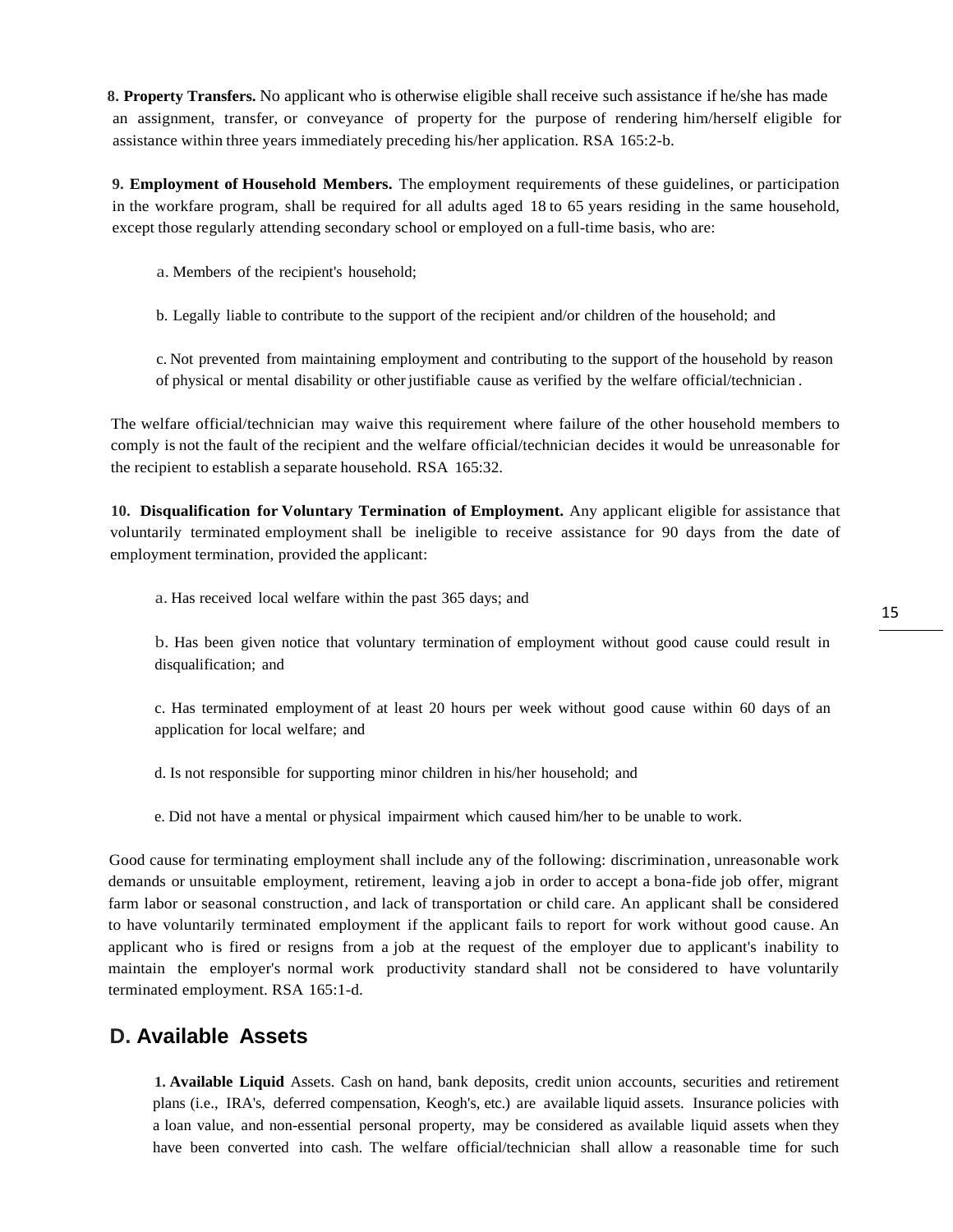- IRS Tax refunds are also considered available liquid assets. Ifthe client has not applied for his/her tax refund, the notice of decision shall state the refund must be applied for within 7 days of the notice if further assistance is expected.
- If sanctioned at any federal program that offers cash benefits, the City will add amount of those benefits into income as if they were not sanctioned.
- Tools of a trade, livestock and farm equipment, and necessary and ordinary household goods are essential items of personal property which shall not be considered as available assets.

**2. Automobile Ownership.** The ownership of one automobile by an applicant/recipient or his/her dependent does not affect eligibility if it is essential for transportation to seek or maintain employment, to procure medical services or rehabilitation services, or if its use is essential to the maintenance of the individual or the family. Car payments of no more than \$200 may be considered allowable expenses, at the discretion of the welfare official/technician, if the car is used for employment or medical reason. A reasonable gas allowance can be allowed in these circumstances. (Gas allowances will vary based on the price of gas and the distance traveled to work or medical appointments.) Non-essential vehicles shall be sold at fair market value to meet needs. If not working, housing, utilities are to be paid prior to the car payment.

**3. Insurance.** The ownership of insurance policies does not affect eligibility. However, when a policy has cash or loan value, the recipient will be required to obtain and/or borrow all available funds, which shall then be considered available liquid assets. Premium payments will not be considered basic living need expenses when determining eligibility (medical insurance excepted). The City does not allow any insurance with the exception of health to be paid prior to the basic living expenses.

**4. Real Estate.** The type and amount of real estate owned by an applicant does not affect eligibility, although rent or other such income from property shall be considered as available to meet need. Applicants owning real estate property, other than that occupied as their primary residence, shall be expected to make reasonable efforts to dispose of it at fair market value. Applicants shall be informed that a lien covering the amount of any general assistance they receive shall be placed against any real estate they own. RSA 165:28.

### **E.Standard of Need**

The basic financial requirement for general assistance is that an applicant be poor and unable to support him/herself. An applicant shall be considered poor when he/she has insufficient available income/assets to purchase either for himself/herself or dependents any of the following.

**1. Shelter (Housing).** The amount to be included as "need" for shelter is the actual cost of rent or mortgage necessary to provide shelter in the City as determined either by HUD Fair Market Rents, NH Housing Finance Authority Rental Survey, or by minimum, reasonable local market rent factors. Such cost shall be determined in accordance with subparagraph 11 below. See Appendix A.

- All rents will be paid on a weekly basis.
- The City will not consider pets (unless service animals) as a reason for paying more than the allowed rents in the guidelines.
- Single adults with one child (under the age of 7) will only qualify for a one bedroom if there is not sufficient income for larger unit.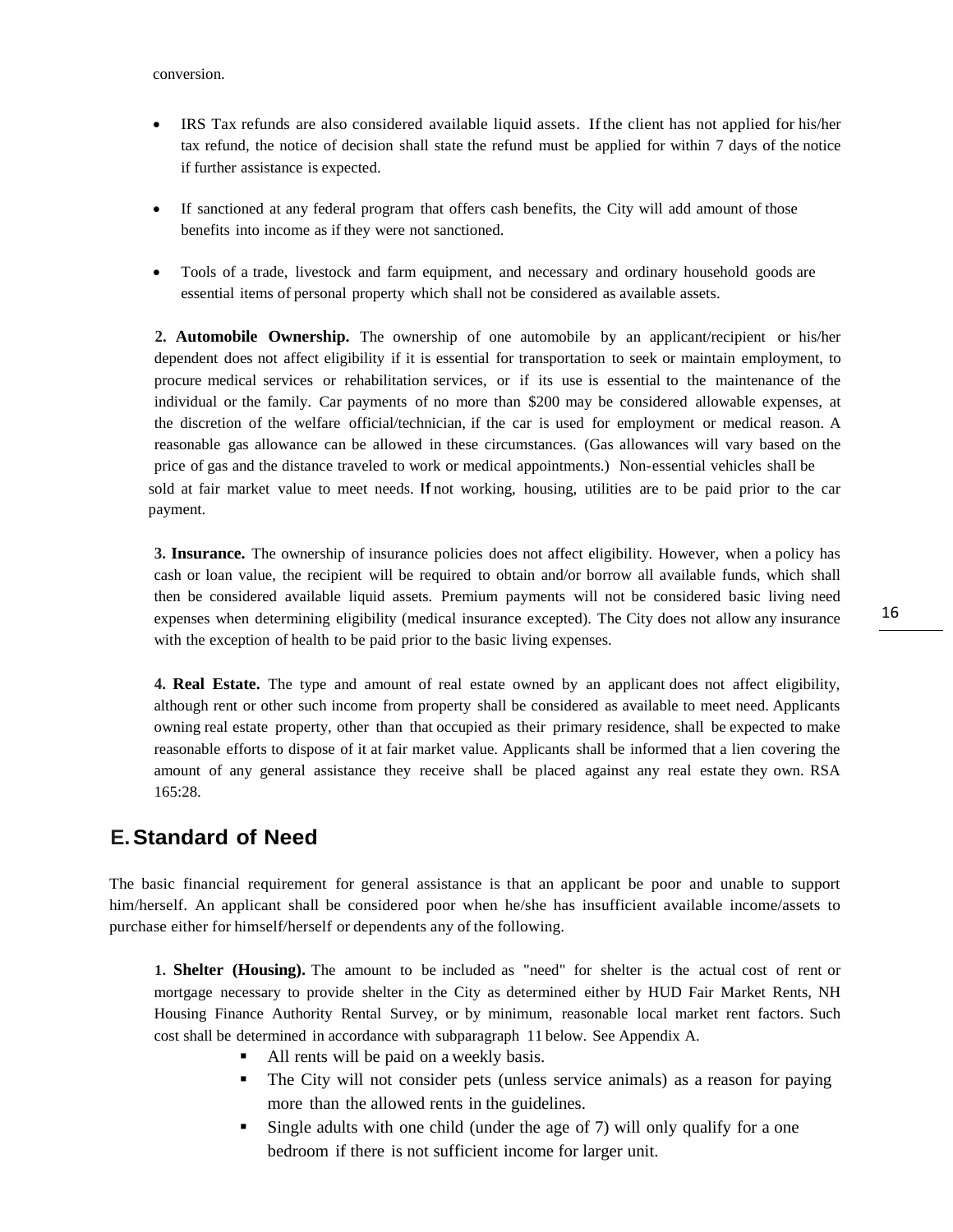If utilities are not included in the rent the average cost of those utilities will be deducted from the rental allowance when determining need.

a. Shelter Arrearages Normally shelter arrearage will not be paid, however, in circumstances where landlord negotiations fail, no other remedial alternatives are available (i.e., relocation; moving in with relatives, etc.) and eviction is imminent in an emergency situation, shelter arrearage may be considered at the discretion of the welfare official. (Technician has authority to make exceptions of up to \$500 on a one-time basis) Whenever a legally liable relative of the applicant is also the landlord for the applicant, the landlord will be expected to assist their relative whenever possible pursuant to RSA 165:19. Specifically, the legally liable relative/landlord must prove an inability to assist before any aid payment for shelter is made.

b. Notice of Eviction. When a client has presented their application with an unexpired eviction notice every effort will be made to schedule an appointment with the client before the expiration of that notice. At the time of the appointment a notice of decision will be issued. A notice of eviction does not guarantee assistance. The client must still meet eligibility requirements.

c. Security Deposits. Shelter security deposits may be paid when (1) payment is required by a landlord, (2) payment of a deposit is deemed necessary to secure shelter for the applicant, and (3) the applicant is unable to afford to pay all or part of a security deposit or is otherwise unable to secure housing.

Payment of a security deposit need not be made if  $(1)$  the welfare official/technician promptly locates suitable alternative housing for which a deposit is not required, or (2) the landlord agrees to a reduced deposit. Security deposits for eligible households will only be considered with verifiable reason. If under eviction and not rectifiable, security deposit need will be considered. The City will not consider a security deposit request for a voluntary move. The welfare official/ technician may negotiate with the landlord for either a reduced deposit or for a waiver of the advance deposit requirement and payment in installments, provided, however, that such efforts shall not unreasonably delay placement of the applicant into suitable alternative housing. Security deposits paid by the City are not the property of the applicant or recipient of general assistance. The City shall be entitled to the refund or return of any such security deposit to which the recipient would otherwise be entitled pursuant to law (RSA 540-A:7).

d. Homeless Shelters. Some shelters allow the residents to earn their "keep" by providing community service. In those cases, since the resident has an opportunity to satisfy rents costs on their own, no assistance will be provided. In cases where the resident does not have sufficient means to cover their shelter costs the resident can apply to the City for assistance. Ifthe City grants assistance and the client is "work ready" they will be required to participate in the workfare program. A list of shelters is attached as Appendix D.

2. Utilities. When utility costs are not included in the shelter expense, the most recent outstanding monthly utility bill will be included as part of "need" by the welfare official/technician. Arrearages will not normally be included in "need" except as set forth below.

NOTE: The New Hampshire Public Utilities Commission (PUC) has established comprehensive rules governing the provision of some utility services. Generally speaking, the PUC governs electric, telephone, water, and sewer; it does not govern any municipal utilities, propane tanks, or fuel oil. With the exception of telephone, the rules are consistent across utilities. These rules and regulations cover the initiation of service, payment arrangements, termination of service, the terms of restoration of service, the requirement of deposits, municipal guarantees and guarantees from other third parties.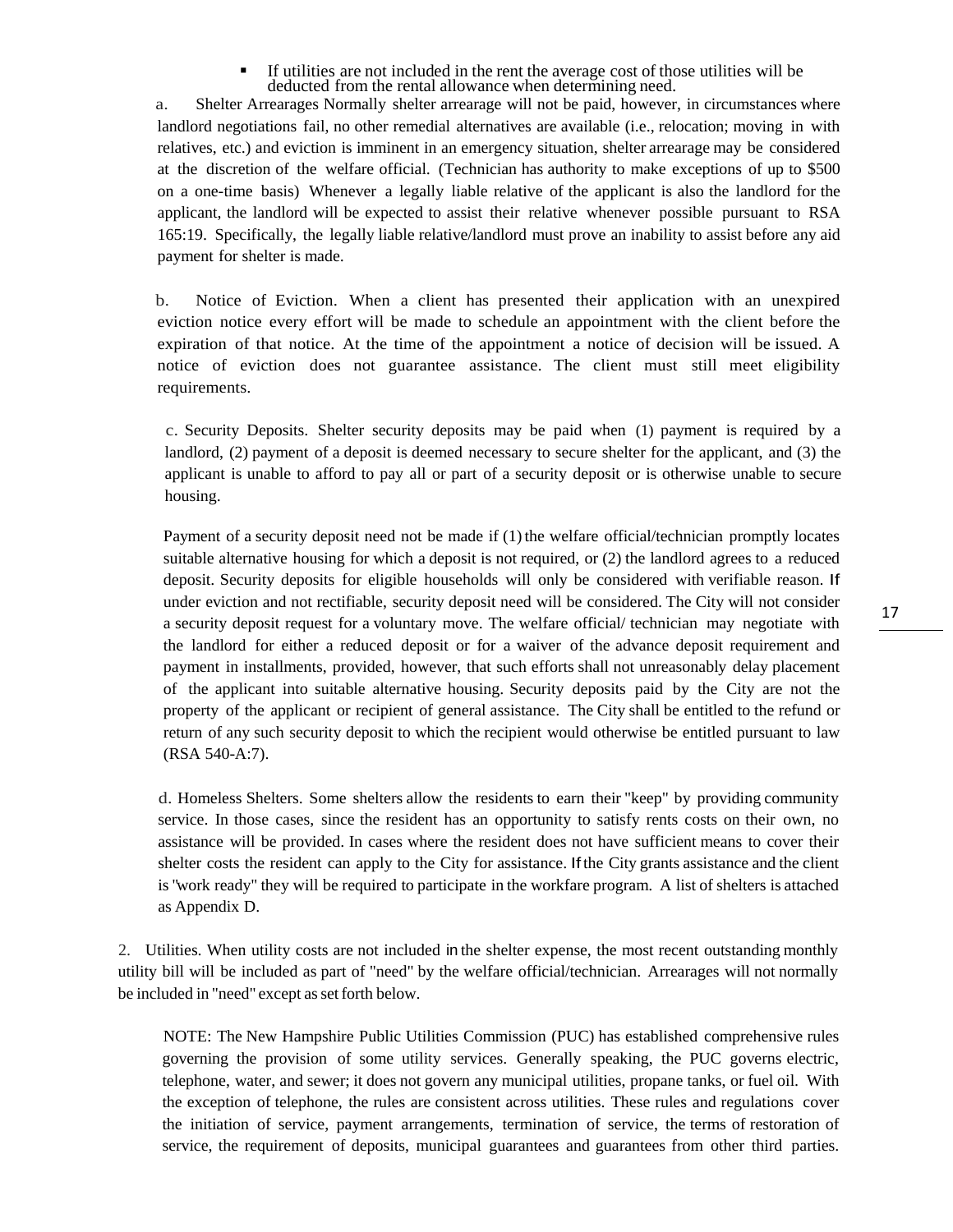There are special rules as to winter termination. The welfare official *I* technician shall be familiar with these rules in order to ensure that needs are properly met at the lowest available cost. The PUC has a toll-free consumer assistance number: 800-852-3793.

a. Arrearages. Arrearages will not be included except when necessary to ensure the health and safety of the applicant household or to prevent termination of utility service where no other resources or referrals can be utilized. In accordance with the rules of the PUC relating to electric utilities, arrearages for electric service need not be paid if the welfare official/technician notifies the electric company that the municipality guarantees payment of current electric bills as long as the recipient remains eligible for general assistance.

b. Restoration of Service. When utility service has been terminated and the welfare official/technician has determined that alternative utility service is not available and alternative shelter is not feasible, arrearages will be included in "need" when restoration of service is necessary to ensure the health and safety of the applicant household. The welfare official/ technician may negotiate with the utility for payment of less than the full amount of the arrears and/or may attempt to arrange a repayment plan to obtain restoration of service.

When electric service has been terminated and restoration is required, arrearages may

either be included as set forth in the above paragraph, or may be paid in accordance with a reasonable payment plan entered into by the applicant and the electric company. The welfare official/technician may hold the recipient accountable for the payment arrangement for as long as the recipient continues to request general assistance on a regular basis. Payment of a payment plan may be a required element of a notice of decision or case plan.

c. Deposits. Utility security deposits will be considered as "need" if, and only if, the applicant is unable to secure funds for the payment of the deposit and is unable to secure utility service without a deposit. Such deposits shall, however, be the property of the City.

3. Food. The amount included as "need" for food purchases will be in accordance with the most recentstandard food stamp allotment, as determined under the food stamp program administered by the New Hampshire Department of Health and Human Services. An amount in excess of the standard food allotment may be granted if one or more members of the household need a special diet, as verified by the welfare official/technician, the documented cost of which is greater than can be purchased with the family's allotment of food stamps. Food vouchers may not be used to buy nonfood items—such as alcoholic beverages, tobacco, paper products, vitamins, soap, or hot foods.

4. Household Maintenance Allowance. Applicants may include, in calculating "need," the cost of providing personal and household necessities in an amount not to exceed these guidelines, as determined in accordance with subparagraph 11 below. (See Appendix A.) Need allowance for diapers shall be calculated based on usage.

5. Telephone. If the absence of a telephone (either land line or cell) would create an unreasonable risk to the applicant's health or safety (as verified by the welfare official/technician), or for other good cause as determined by the welfare official/technician, the lowest available basic monthly rate will be budgeted as "need." While payments will not be made for telephone bills, under exceptional circumstances where no other source of assistance is available, payments may be made to maintain basic telephone service. The cost ofthe basic service can vary depending on the type of service (land line or cell).

6. Transportation. Ifthe welfare official/technician determines that transportation is necessary (e.g., for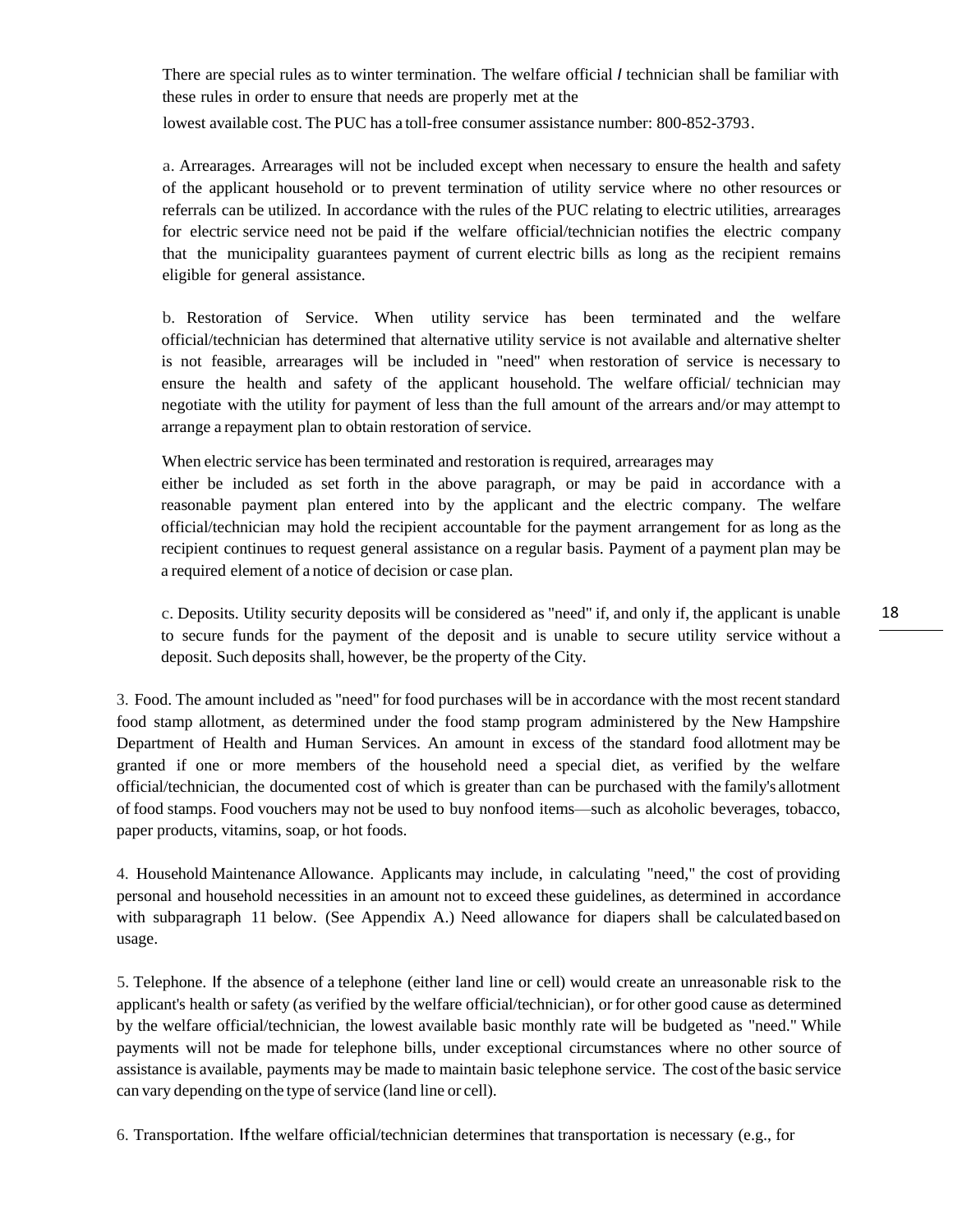health or medical reasons, to maintain employment, or to comply with conditions of assistance) "need" shall include the costs of public transportation. Inno event shall the city make automobile payments on behalf of an applicant, although up to \$200 of any necessary automobile payment may be included in allowable expenses. (See section IX, D, 2 on automobile ownership).

7. Maintenance of Insurance. In the event that the welfare official/technician determines that the maintenance of medical insurance is essential, an applicant may include as "need" the reasonable cost of such premiums.

8. Emergency and Other Expenses. In the event that the applicant has the following current expenses, the actual costshall be included as emergency and other expensesto determine eligibility and amount of assistance:

a. Medical Expenses. The welfare official/technician shall not consider including amounts for medical, dental or eye services unless the applicant can verify that all other potential sources have been investigated and that there is no source of assistance other than local welfare. Other sources to be considered shall include state and federal programs, local and area clinics, area

service organizations and area hospital programs (including Hill-Burton Act and Health Link) designed for such needs. When an applicant requests medical service, prescriptions, dental service or eye service, the local welfare official/technician may require verification from a doctor, dentist or person licensed to practice optometry in the area, indicating that these services are absolutely necessary and cannot be postponed without creating a significant risk that the applicant's well- being will be placed in serious jeopardy. As a general rule, the city will not pay for pain medications; however, in extraordinary circumstances (such as the brief period immediately following surgery) the welfare official/technician may agree to pay for a limited amount of pain medications.

b. Legal Expenses. Except for those specifically required by statute, no legal expenses will be included.

c. Clothing. Ifthe applicant has an emergency clothing need which cannot be met in a timely fashion by other community resources (i.e.: Salvation Army, Red Cross, church group), the expense of reasonably meeting that emergency clothing need will be included.

9. Unusual Needs Not Otherwise Provided for in These Guidelines. If the welfare official /technician determines that the strict application of the standard of need criteria will result in unnecessary or undue hardship (e.g. needed services are inaccessible to the applicant), such official may make minor adjustments in the criteria, or may make allowances using the emergency need standards stated in Section  $V(D)(2)$  of these guidelines. Any such determination, and the reasons therefore, shall be stated in writing in the applicant's case record.

10. Shared Expenses. If the applicant/recipient household shares shelter, utility, or other expenses with a nonapplicant/recipient (i.e.: is part of a residential unit), then need shall be determined on a pro rata share, based on the total number of adults in the residential unit (e.g.: three adults in residential unit, but only one applies for assistance-shelter need is 1/3 of shelter allowance for household of three adults).

11.Payment Levels for Allowable Expenses. When adopting these guidelines, the municipal governing body shall establish payment levels for various allowable expenses which shall be based on actual local market conditions and costs (see Appendix A). The payment levels shall be reviewed by the welfare official at least annually and modifications presented to the municipal governing body where market conditions have changed. RSA 165:1, II.

12. Storage. Normally the City will not consider storage a necessary living expense. However, if no alternative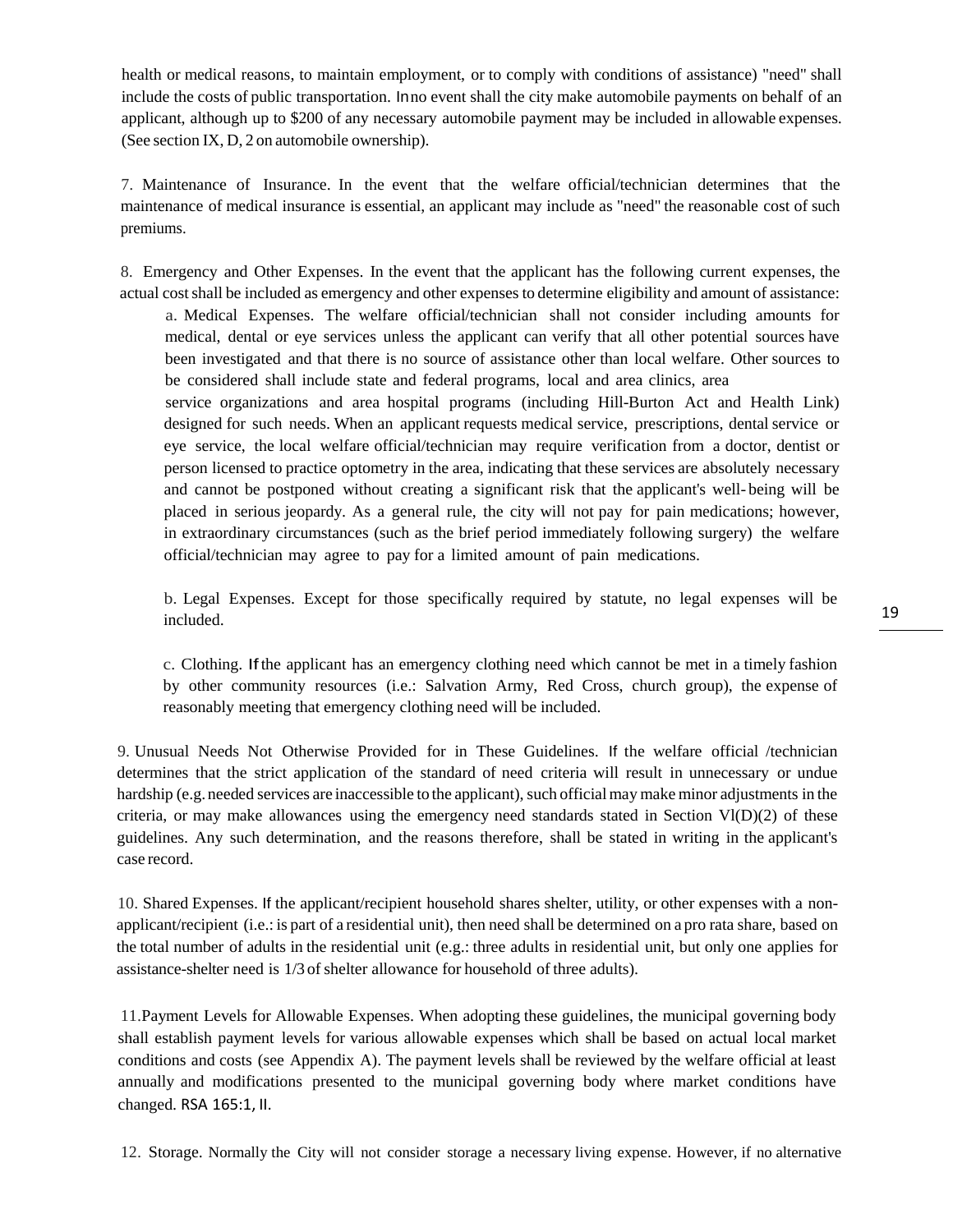for storage is found, the welfare official/technician may consider for a limited time, up to \$70 per month as an allowable expense, paid for by the client.

### **F. Income**

In determining eligibility and the amount of assistance, the standard of need shall be compared to the available income/assets. Computation of income and expenses will be by the week or month. The following items will be included in the computation:

**1.** Earned Income. Income in cash or in-kind earned by the applicant or any member of the household through wages, salary, commissions, or profit, whether self-employed or as an employee, is to be included as income. Rental income and profits from items sold are considered earned income. With respect to selfemployment, total profit is arrived at by subtracting business expenses from gross income in accordance with standard accounting principles. Tax returns can be used to verify this income. When income consists of wages, the amount computed shall be that available after income taxes, social security and other payroll deductions required by state, federal, or local law, court ordered support payments and child care costs, and work- related clothing costs have been deducted from income. Wages that are trusteed, or income similarly unavailable to the applicant or applicant's dependents, shall not be included.

**2.** Income or Support from Other Persons. Contributions from relatives or other household members shall be considered as income only if actually available and received by the applicant or recipient. The income of non-household members of the applicant's residential unit shall not be counted as income. (Expenses shared with non-household members may affect the level of need, however. See Section IX(E)(lO) regarding determination of need in cases of non-household residential units.)

**3.** Income from Other Assistance or Social Insurance Programs.

a. State categorical assistance benefits, OASDI payments, Social Security Payments, VA benefits, unemployment insurance benefits, and payment from other government sources shall be considered income (include in this category any cash assistance provided by other states as well).

b. Food Stamps cannot be counted as income pursuant to federal law. (7 USC 2017(b))

c. Fuel assistance cannot be counted as income pursuant to federal law.  $(42 \text{ USC } 8624(\text{£})(1))$ 

**4.** Court-Ordered Support Payments. Alimony and child support payments shall be considered income only if actually received by the applicant or recipient. To verify a child support payment, call the child support auto-line at 1-800-371-8844. You will need to enter payee's social security number.

**5.** Income from Other Sources. Payment from pension, trust funds, and similar programs shall be considered income. IRS tax refunds are also considered income.

**6.** Earnings of a Child. No inquiry shall be made into the earnings of a child 14 years of age or less unless that child makes a regular and substantial contribution to the family.

**7.** Option to Treat a Qualified State Assistance Reduction as Deemed Income. The welfare official/technician may deem as income all or any portion of any qualified state assistance reduction pursuant to RSA 167:82, VIII. The following criteria shall apply to any action to deem income under this section.RSA 165:1-e.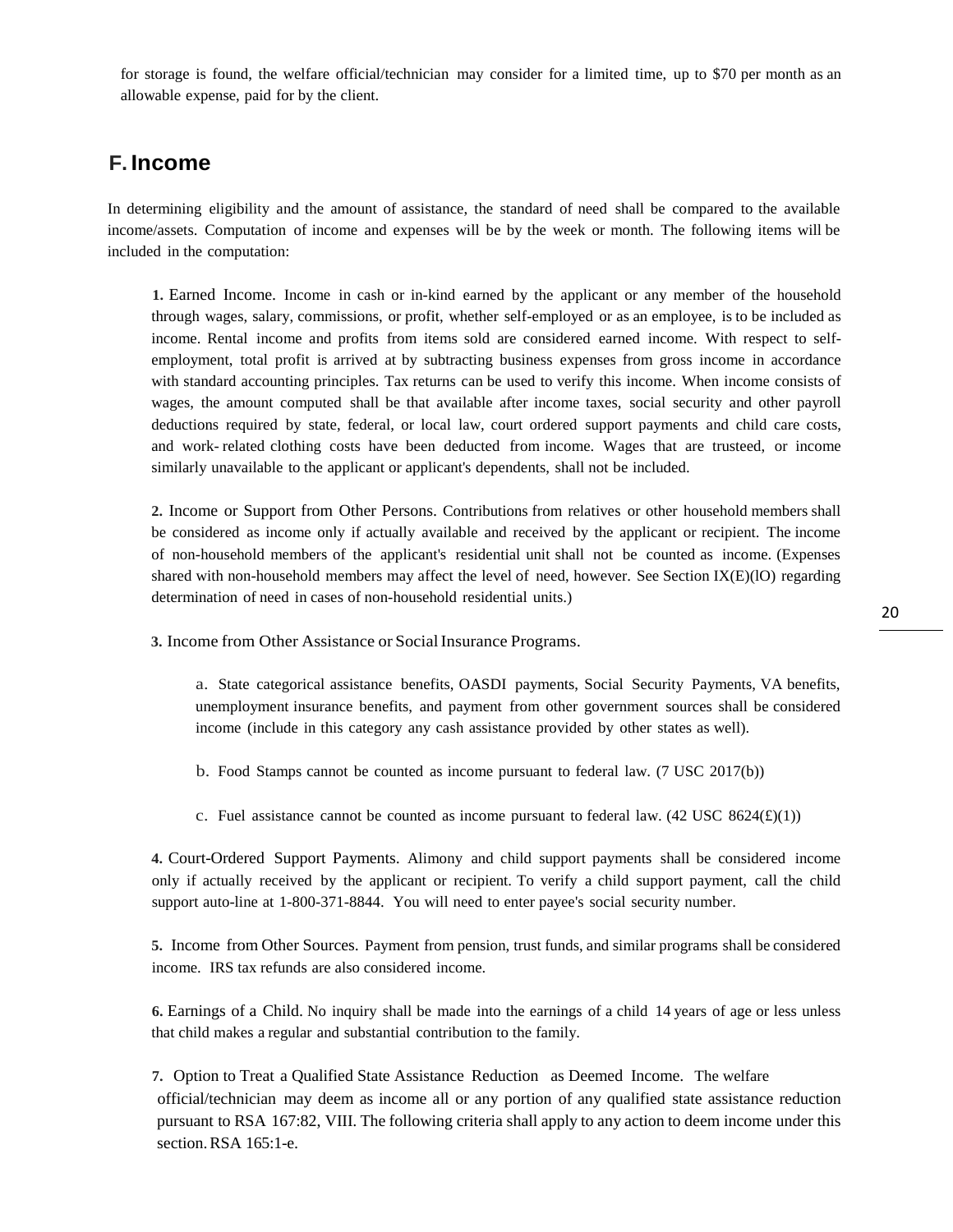a. The authority to deem income under this section shall terminate when the Qualified State Assistance Reduction no longer is in effect.

b. Applicants for general assistance may be required to cooperate in obtaining information from the Department of Health and Human Services as to the existence and amount of any Qualified State Assistance Reduction. No applicant for general assistance may be considered to be subject to a Qualified State Assistance Reduction unless the existence and amount has been confirmed by the Department of Health and Human Services.

c. The welfare official/technician shall provide the applicant with a written decision which sets forth the amount of any deemed income used to determine eligibility for general assistance.

d. Whenever necessary to prevent an immediate threat to the health and safety of children in the household, the welfare official/technician shall waive that portion, if any, of the Qualified State Assistance Reduction as necessary.

# **G. Residents of Shelters for Victims of Domestic Violence and Their Children**

An applicant residing in a shelter for victims of domestic violence and their children who has income, and owns resources jointly with the abusive member of the applicant's household, shall be required to cooperate with the normal procedures for purposes of verification. Such resources and income may be excluded from eligibility determinations unless the applicant has safe access to joint resources at the time of application. The verification process may be completed through an authorized representative of the shelter of residence. The normal procedures taken in accordance with these guidelines to recover assistance granted shall not delay such assistance.

# <span id="page-20-0"></span>X.**Non-Residents**

## **A. Eligibility**

Applicants who are temporarily in the City which is not their City of residence and who do not intend to make a residence there are nonetheless eligible to receive general assistance, provided they are poor and unable to support themselves. RSA 165:1-c. No applicant shall be refused assistance solely on the basis of residence. RSA 165:1. (Technicians shall contact the municipality that the client reports as his residence to determine eligibility for assistance and to get historical information about said client).

## **B. Standards**

The application procedure, eligibility standards and standard of need shall be the same for nonresidents as for residents.

### **C. Verification**

Verification records shall not be considered unavailable, nor the applicant's responsibility for providing such records relaxed, solely because they are located in the applicant's municipality of residence.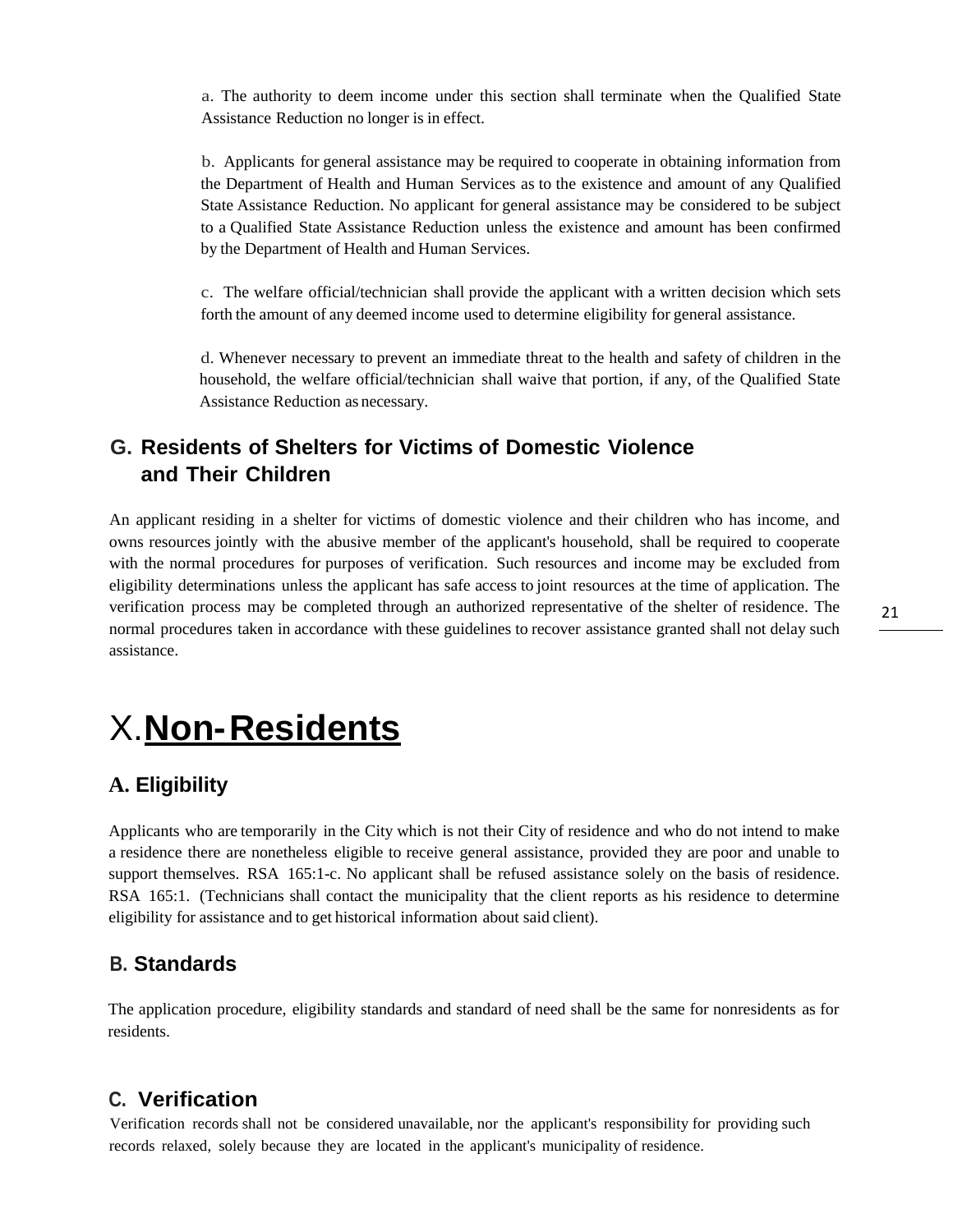# **D. Temporary or Emergency Aid**

The standards for the fulfilling of immediate or emergency needs of nonresidents and for temporary assistance pending final decision shall be the same as for residents, as set forth in Section VI (0)(2).

### **E. Determination of Residence**

Determination of residence shall be made if the applicant requests return home transportation (See paragraph F below), or if the welfare official/technician has reason to believe the applicant is a resident of another New Hampshire municipality from which recovery can be made under RSA 165:20.

**1. Minors.** The residence of a minor applicant shall be presumed to be the residence of his/her custodial parent or guardian.

**2. Adults.** For competent adults, the standard for determining residence shall be the overall intent of the applicant, as set forth in the Section I definition of "residence." The statement of an applicant over 18 as to his/her residence or intent to establish residence shall be accepted in the absence of strongly inconsistent evidence or behavior.

#### **F. Return Home Transportation**

At the request of a nonresident applicant, any aid, temporary or otherwise, to which he/she would be otherwise entitled under the standards set forth in these guidelines, may be used by the welfare official/technician to cause the applicant to be returned to his/her municipality of residence. RSA 165:1-c.

#### **G. Recovery**

Any aid given to a nonresident, including the costs of return home transportation, may be recovered from his/her municipality of residence using the procedures of Section XVI (B).

# **XI. Municipal Work Programs**

### **A. Participation**

Any recipient of general assistance who is able and not gainfully employed may be required to work for the City or an appropriate local human service agency at any available bona fide job that is within his/her capacity (RSA 165:31) for the purpose of reimbursement of benefits received. Participants in the workfare program are not considered employees of the municipality, and any work performed by workfare participants does not give rise to any employee-employer relationship between the recipient/workfare participant and the City.

### **B. ReimbursementRate**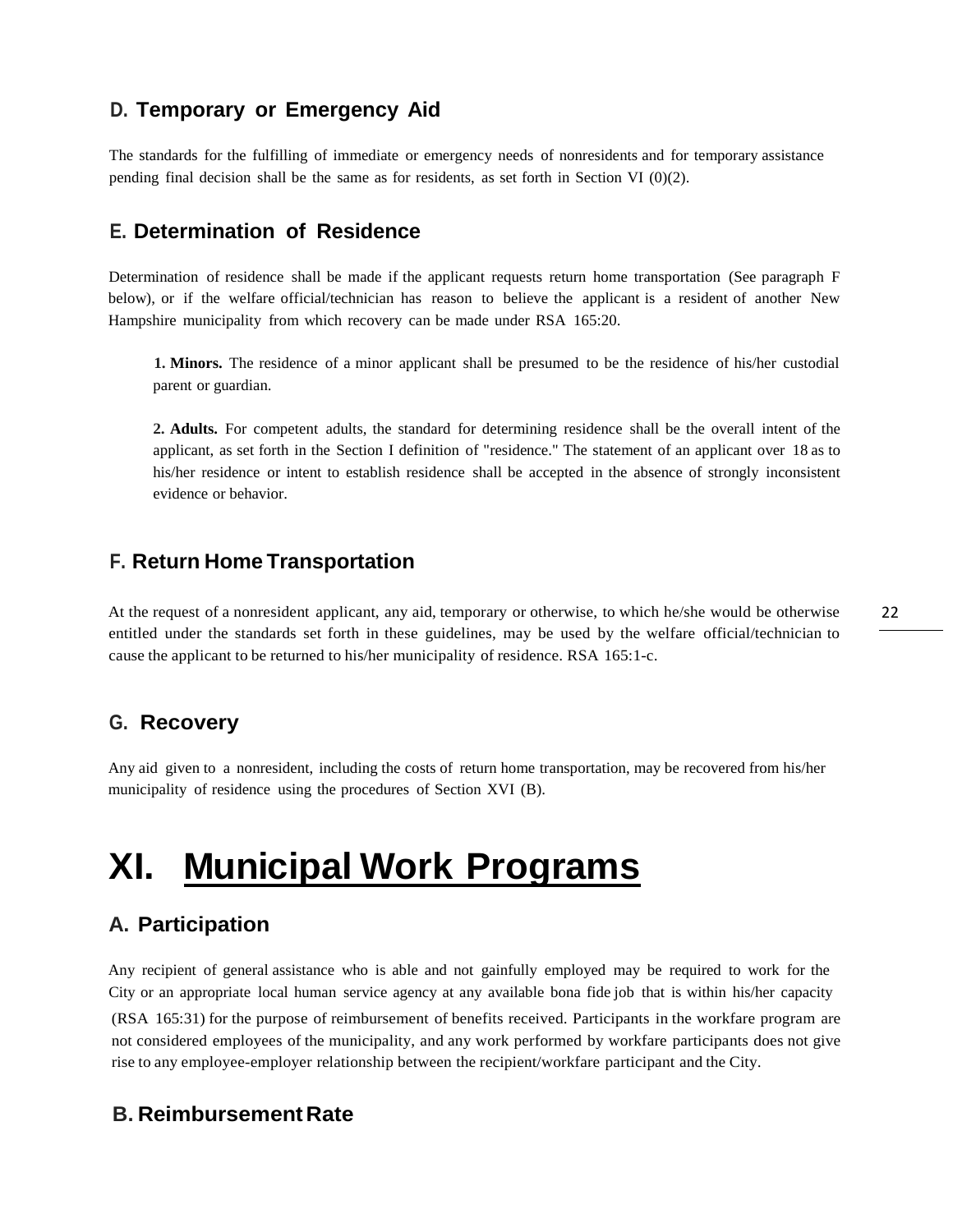The workfare participant shall be allotted the prevailing municipal wage for work performed, but in no case less than the minimum wage. No cash compensation shall be paid for workfare participation; the wage value of all hours worked shall be used to reimburse the municipality for assistance given. No workfare participant shall be required to work more hours than necessary to reimburse aid rendered.

# **C. Continuing Financial Liability**

If, due to lack of available municipal work or other good cause, a recipient does not work a sufficient number of hours to fully reimburse the City for the amount of his/her aid, the amount of aid received less the value of workfare hours completed shall still be owed to the City.

## **D. Allowance for Work Search**

The City shall provide reasonable time during working hours for the workfare participant to conduct a documented employment search.

## **E.Workfare Program Attendance**

With prior notice to the welfare official/technician, a recipient may be excused from workfare participation if he/she:

- 1. Has a conflicting job interview;
- 2. Has a conflicting interview at a service or welfare agency;
- 3. Has a medical appointment or illness;
- 4. As a parent or person "in loco parentis," must care for a child under the age of five. A recipient responsible for a child age five but under 12 shall not be required to work during hours the child is not in school, if there is no responsible person available to provide care, and no other care is available;
- 5. Is unable to work due to mental or physical disability, as verified by the welfare official/technician;
- 6. Must remain at home because of illness or disability to another member of the household, as verified by the welfare official/technician; or
- 7. Does not possess the materials or tools required to perform the task and the City fails to provide them.

However, the workfare participant shall attempt to schedule appointments so as not to conflict with the workfare program and must notify his/her supervisor in advance of the appointment. The welfare official/technician may require participants to provide documentation of their attendance at a conflicting interview or appointment.

## **F.Workfare Hours**

Workfare hours are subject to approval of the supervisor and the welfare official/technician. Failure of the participant to adhere to the agreed workfare hours (except for the reasons listed above) will require prompt review of the recipient's eligibility for general assistance, and may result in a suspension or termination of assistance. See Section XIII (C)(2)(b).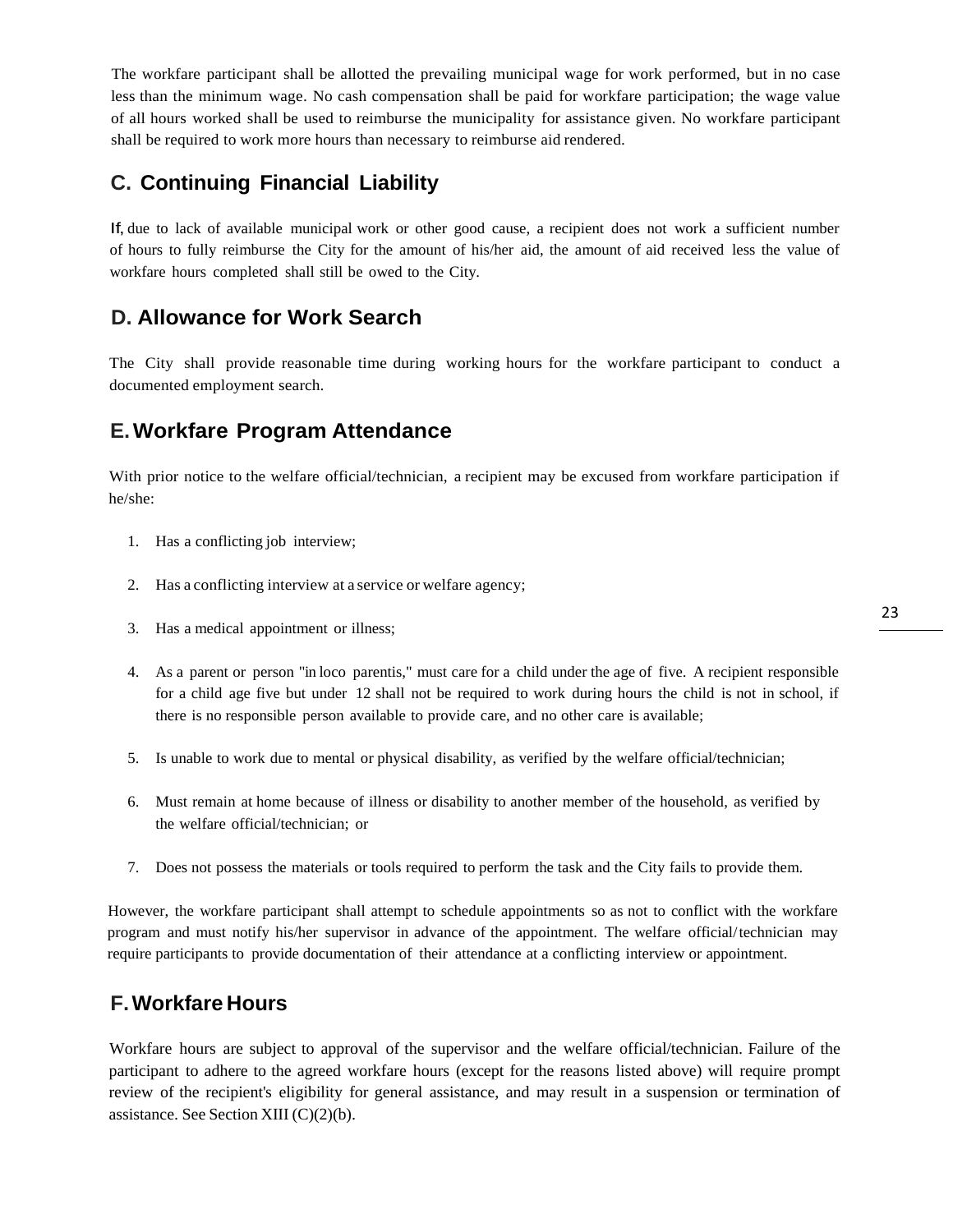## **G. Workers Compensation**

Pursuant to RSA 281-A:2, VII(b), the provisions of RSA 281-A (the workers' compensation law) shall apply to any person participating in a local welfare work program.

# <span id="page-23-0"></span>XII.**Burials & Cremations**

The welfare official/technician shall provide for proper burial or cremation, at the City's expense, of persons found in the City at time of death, regardless of whether the deceased person ever applied for or received general assistance fromthe City, RSA 165:3. In such cases, assistance may be applied for on behalf ofthe deceased person, however the application should be made **before** any burial or cremation expenses are incurred. The expense may be recovered from the deceased person's municipality of residence, or from a liable relative pursuant to RSA 165:20, II. If relatives, other private persons, the state or other sources are unable to cover the entire burial/cremation expense, the municipality will pay **up to** \$2,000 for burial/cremation (see Appendix A). The City will not assist if state or federal burial benefits are available. See RSA 165:25, 165:27 and 165:27-a.

The City will not consider paying burial benefits in the instance of past funeral charges. The request should be made **prior** to the funeral, in a timely manner, immediately following the time of death.

# <span id="page-23-1"></span>XIII. **Right to Notice of Adverse Action**

### **A. Right to a Written Decision**

All persons have a constitutional right to be free of unfair, arbitrary or unreasonable action taken by government. This includes applicants for and recipients of general assistance whose aid has been denied, terminated or reduced. Every applicant and recipient shall be given a written notice of every decision regarding assistance (See Section VI (D) for notice where application is granted.) The welfare official/technician will make every effort to ensure that the applicant understands the decision.

## **B.Action Taken for Reasons Other Than Noncompliance with the Guidelines**

**1.** Whenever a decision is made to deny assistance or to refuse to grant the full amount of assistance requested, a notice of the decision shall be given or mailed to the applicant either the same day or next work day following the making of the decision or within five working days from the time the application is filled out and submitted, whichever occurs first.

**2.** In any case where the welfare official/technician decides to terminate or reduce assistance for reasons other than noncompliance with the guidelines, the official shall send notice at least seven days in advance of the effective date of the decision to the recipient stating the intended action.

**3.** The notice required by paragraphs 1 and 2 above shall contain:

**a.** A clear statement of the reasons for the denial or proposed termination or reduction.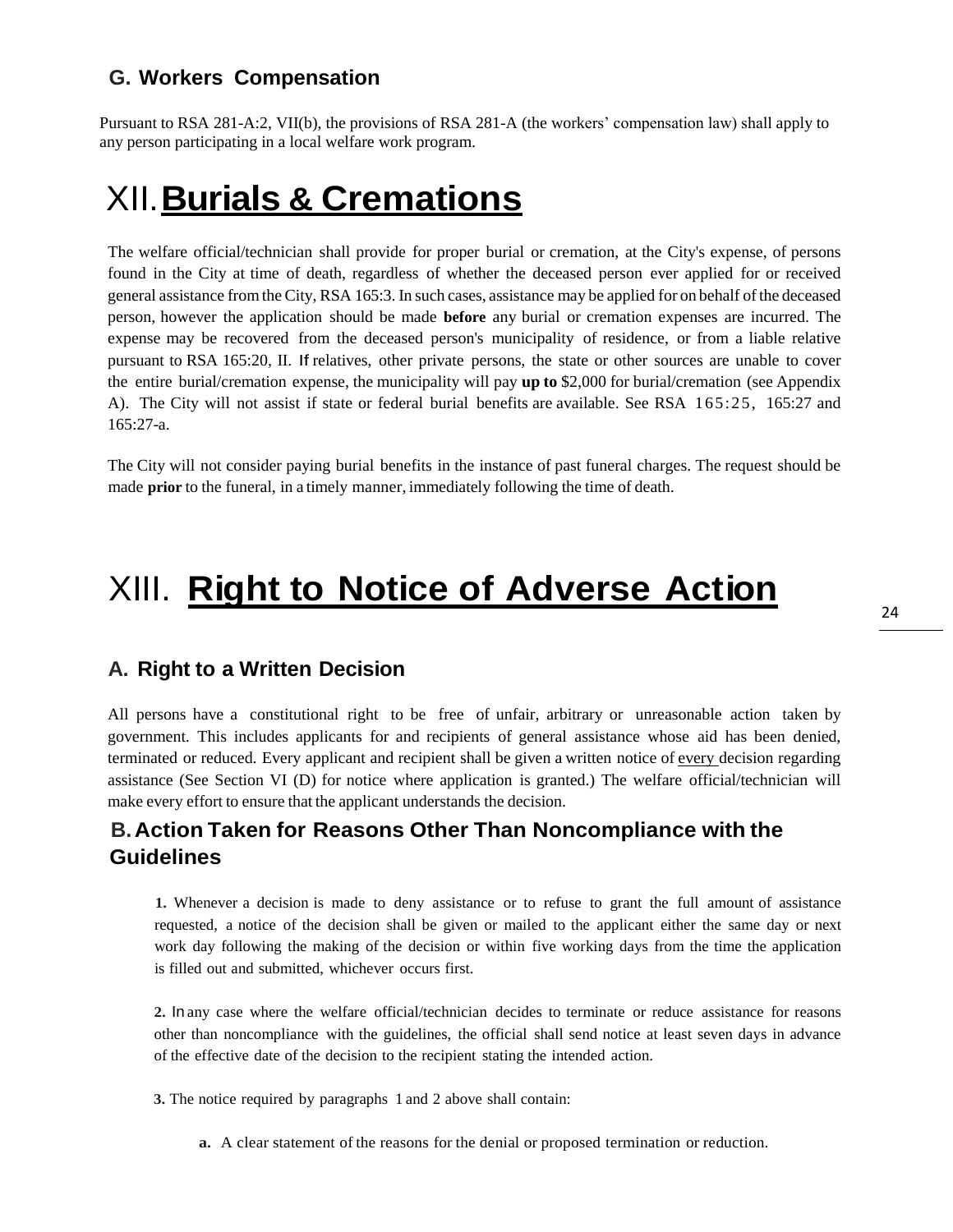**b.** A statement advising the recipient of his/her right to a fair hearing and that any request for a fair hearing must be made in writing within five working days.

**c.** A form on which the recipient may request a fair hearing.

**d.** A statement advising the recipient of the time limits which must be met in order to receive a fair hearing.

e. A statement that assistance may continue, if there was initial eligibility, until the date of hearing, if requested by the claimant. Aid must be repaid if the claimant fails to prevail at the hearing.

#### **C. Suspension for Noncompliance with the Guidelines**

**1. Due Process.** Recipients must comply with these guidelines and the reasonable requests of welfare official/technician. Welfare officials must enforce the guidelines while ensuring that all recipients and applicants receive due process. Recipients shall be given reasonable notice of the conditions and requirements of eligibility and continuing eligibility and notice that noncompliance may result in termination or suspension. (Clients that miss scheduled appointments without calling can also be subject to suspension)

**2. Conditions.** Any applicant/recipient otherwise eligible for assistance shall become ineligible under RSA 165:1-b if he/she willfully and without good cause fails to comply with the requirements of these guidelines relating to the obligation to:

**a.** Disclose and provide verification of income, resources or other material financial data, as set out in Sections VI(C) and VII of these guidelines, including any changes in this information;

**b.** Participate in the work program under Section VI(C), to the extent assigned by the welfare official/technician;

**c.** Comply with the work search requirements imposed by the welfare official/technician under Section VI(C); and

**d.** Apply for other public assistance, as required by the welfare official/technician under Section VI(C).

**3. First Notice.** No recipient otherwise eligible shall be suspended for noncompliance with conditions unless he/she has been given a written notice of the actions required in order to remain eligible and a seven-day period within which to comply. The first notice shall be given at the time of the notice of decision and thereafter as conditions change. Additional notice of actions required shall also be given, as eligibility is redetermined, but without an additional seven-day period unless new actions are required. RSA 165:1-b, IL

#### **4. Noncompliance.**

**a.** If a recipient willfully and without good cause fails to come into compliance during the seven-day period, or willfully falls into noncompliance within 30 days from receipt of a first notice, the welfare official/technician shall give the recipient a suspension notice as set forth in paragraph 5.

**b.** If a recipient falls into noncompliance for the first time more than 30 days after receipt of a first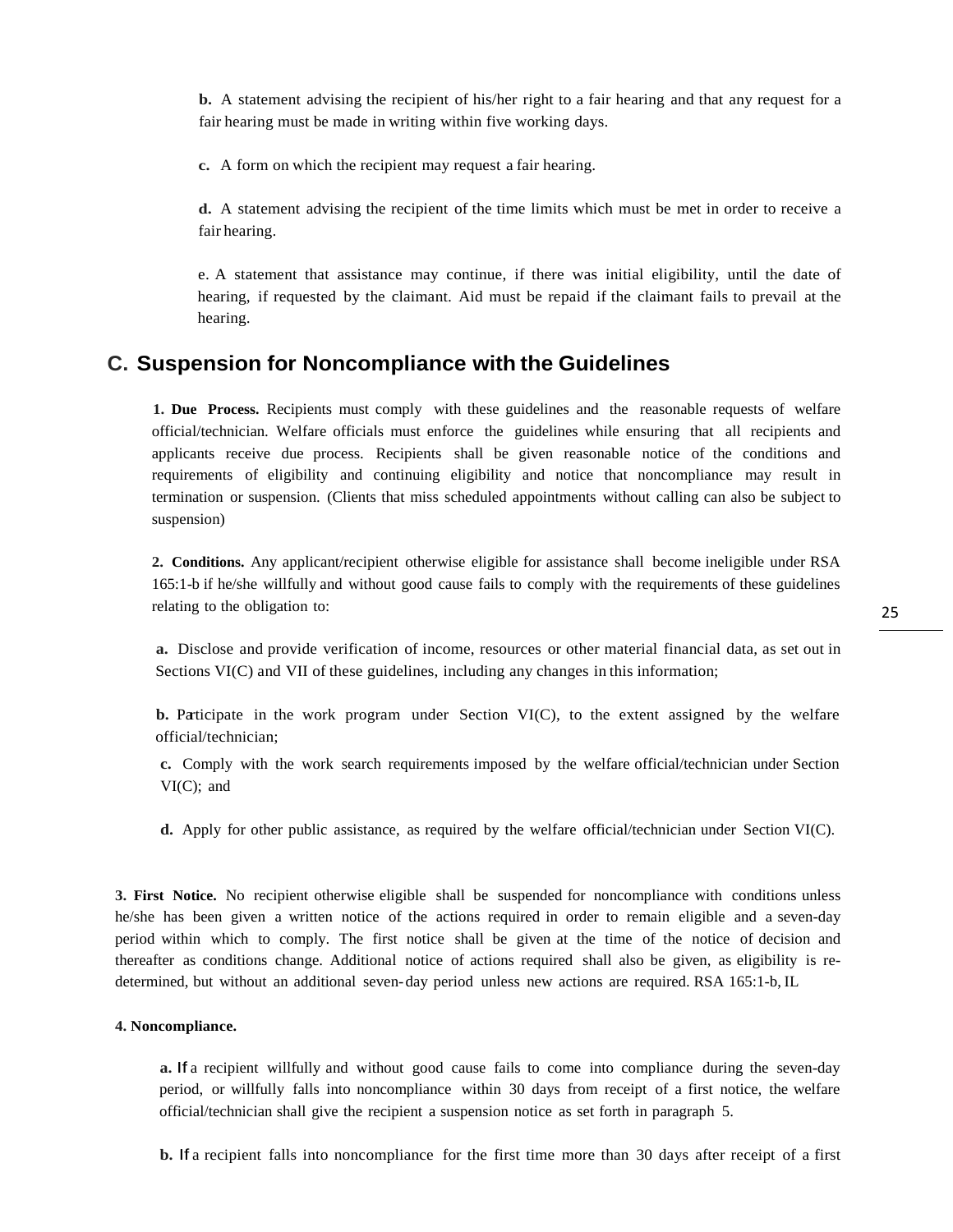notice, the welfare official/technician shall give the recipient a new first notice with a new seven-day period to comply before giving the recipient the suspension notice. RSA 165:1-b, III.

**5. Suspension Notice.** Written notice to a recipient that he/she is suspended from assistance due to failure to comply with the conditions required in a first notice shall include:

**a.** A list of the guidelines with which the recipient is not in compliance and a description of those actions necessary for compliance;

**b.** The period of suspension (See paragraph 6 below);

c. Notice of the right to a fair hearing on the issue of willful noncompliance and that such request must be made in writing within five days of receipt of the suspension notice;

**d.** A statement that assistance may continue in accordance with the prior eligibility determination until the fair hearing decision is made if the recipient so requests on the request form for the fair hearing, however, if the recipient fails to prevail at the hearing: 1) the suspension will start after the decision, and 2) such aid must be repaid by the recipient; and

e. A form on which the individual may request a fair hearing and the continuance of assistance pending the outcome.

**6. Suspension Period.** The suspension period for failure to comply with these guidelines shall last:

**a.** Either seven days, or 14 days if the recipient has had a prior suspension which ended within the past six months, and

**b.** Until the recipient complies with the guidelines if the recipient, upon the expiration of the seven or 14-day suspension period, continues to fail to carry out the specific actions set forth in the notice.

7. **Fair Hearing on Continuing Noncompliance.** A recipient who has been suspended until he/she complies with the guidelines may request a fair hearing to resolve a dispute over whether or not he/she has satisfactorily complied with the required guidelines, however no assistance shall be available under paragraph $C(5)(d)$ above.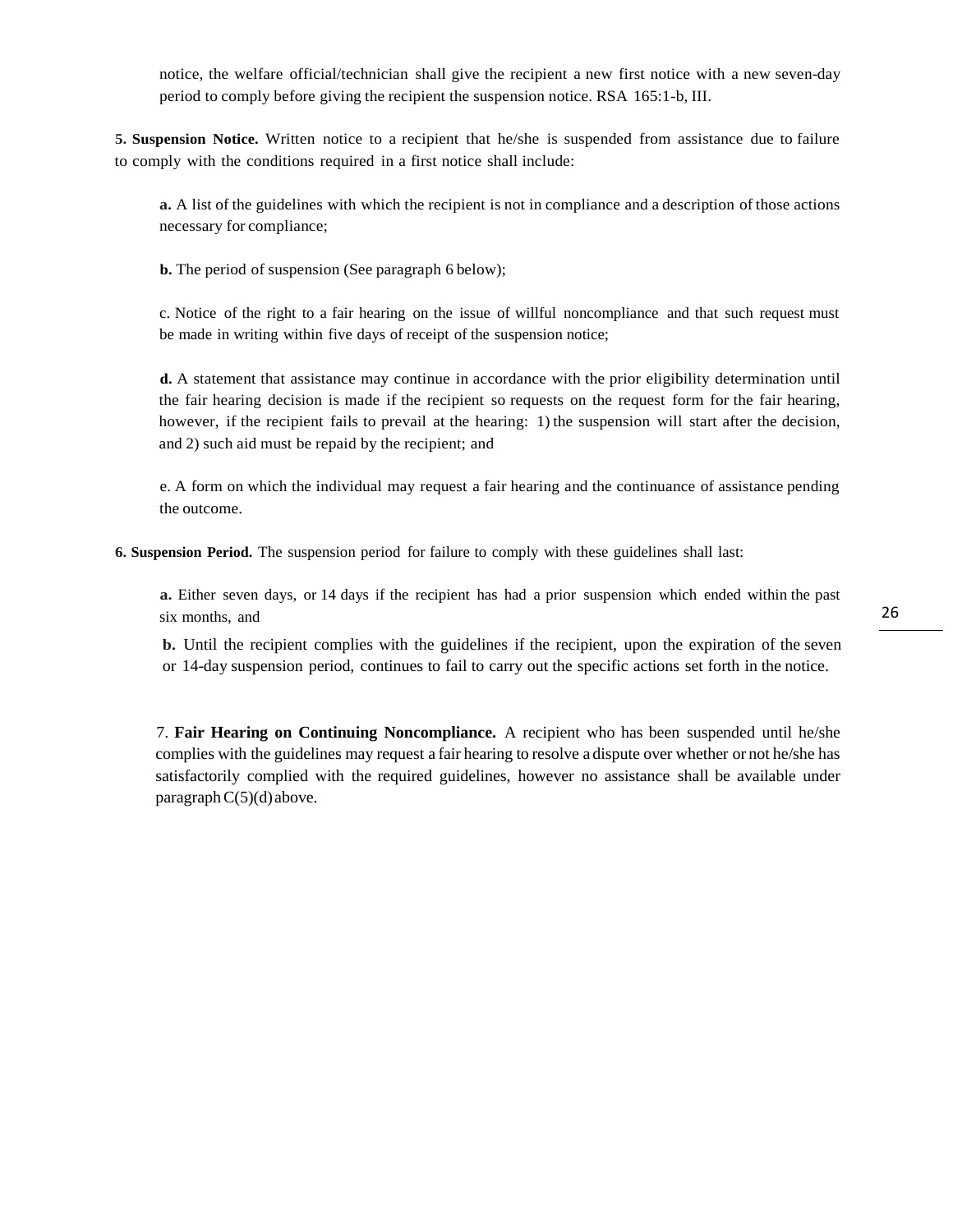# XIV.**Fair Hearings**

# **A. Requests**

A request for a fair hearing is a written expression, by the applicant or recipient, or any person acting for him/her, to the effect that he/she wants an opportunity to present his/her case to a higher authority. When a request for assistance is denied or when an applicant desires to challenge a decision made by the welfare official/technician relative to the receipt of assistance, the applicant must present a request for a fair hearing to the welfare official within five (5) working days of receipt of the notice of decision at issue. RSA 165:1-b, III.

# **B.Time Limits for Hearings**

Hearings requested by claimants must be held within seven (7) working days of the receipt of the request. The welfare official shall give notice to the claimant setting the time and location of the hearing. This notice must be given to the claimant at least forty-eight (48) hours in advance of the hearing, or mailed to the claimant at least seventy-two (72) hours in advance of the hearing.

# **C. The Fair Hearing Officer(s)**

The fair hearing officer or officers may be chosen by the City Manager or his/her designee. RSA 165:20. The person(s) serving as the fair hearing authority must:

- 1. Not have participated in the decision causing dissatisfaction;
- 2. Beimpartial;
- 3. Be sufficiently skilled in interviewing to be able to obtain evidence and facts necessary for a fair determination; and
- 4. Be capable of evaluating all evidence fairly and realistically, to explain to the claimant the laws and regulations under which the welfare official/technician operated, and to interpret to the welfare official/ technician any evidence of unsound, unclear orinequitable policies, practices or action.

## **D. Fair Hearing Procedures**

All fair hearings shall be conducted in such a manner as to ensure due process of law. Fair hearings shall not be conducted according to strict rules of evidence. The burden of proof shall be on the claimant, who shall be required to establish his/her case by a preponderance of the evidence.

2. The welfare official/technician responsible for the disputed decision shall attend the hearing and testify about his/her actions and the reasons therefore.

3. Both parties shall be given the opportunity to offer evidence and explain their positions as fully and completely as they wish. The claimant shall have the opportunity to present his/her own case or, at the claimant's option, with the aid of others, and to bring witnesses, to establish all pertinent facts, to advance any arguments without undue interference, to question or refute testimony or evidence, including the opportunity to confront and cross-examine adverse witnesses.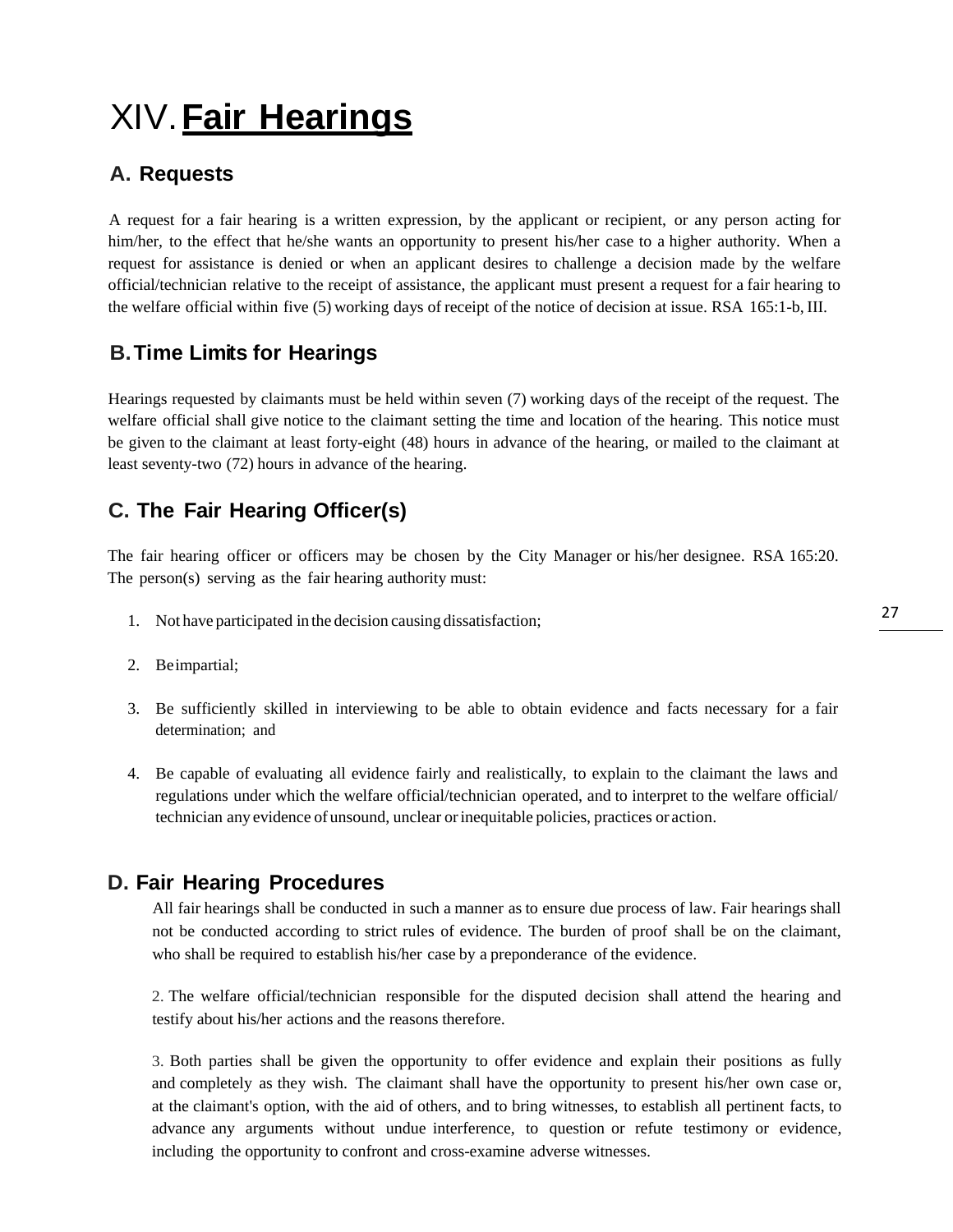4. A claimant or his/her duly authorized representative has the right to examine, prior to a fair hearing, all records, papers and documents from the claimant's case file which either party may wish to introduce at the fair hearing, as well as any available documents not contained in the case file but relevant to the welfare official's/technician's action of which the claimant complains. The claimant may introduce any such documents, papers or records into evidence. No record, paper or document, which the claimant has requested to review but has not been allowed to examine prior to the hearing, shall be introduced at the hearing or become part of the record.

5. The welfare official (or a duly authorized representative) shall have the right to examine at the fair hearing all documents on which the claimant plans to rely at the fair hearing and may request a 24 hour continuance if such documents contain evidence not previously provided or disclosed by the claimant. Should the applicant have new documentation relevant to the disputed decision, he/she may reapply for assistance and file a written withdrawal of the fair hearing request.

6. The decision of the fair hearing officer(s) must be based solely on the record, in light of these guidelines. Evidence, both written and oral, which is admitted at the hearing shall be the sole contents of the record. The fair hearing officer(s) shall not review the case record or other materials prior to introduction at the hearing.

7. The parties may stipulate to any facts.

8. All fair hearings may be tape-recorded and retained for six (6) months.

### **E. Decisions**

**1.** Fair hearing decisions shall be rendered within seven (7) working days of the hearing. Decisions shall be in writing setting forth the reasons for decision and the facts on which the fair hearing officer relied in reaching the decision. A copy of the decision shall be mailed or delivered to the claimant and to the welfare official.

**2.** Fair hearing decisions will be rendered on the basis of the officer's findings of fact, these guidelines and state and federal law. The fair hearing decision shall set forth appropriate relief.

**3.** The decision shall be dated. In the case of a hearing to review a denial of aid, the decision is retroactive to the date of the action being appealed. If a claimant fails to prevail at the hearing, the assistance given pending the hearing shall be a debt owed by the individual to the municipality.

**4.** The welfare official shall keep all fair hearing decisions on file in chronological order.

**5.** None of the procedures specified herein shall limit any right of the applicant or recipient to subsequent court action to review or challenge the adverse decision.

# <span id="page-27-0"></span>XV. **Liens**

### **A. Real Estate**

The law requires the municipality to place a lien for welfare aid received on any real estate owned by an assisted person in all cases except forjust cause. (This section does not authorize the placement of a lien on the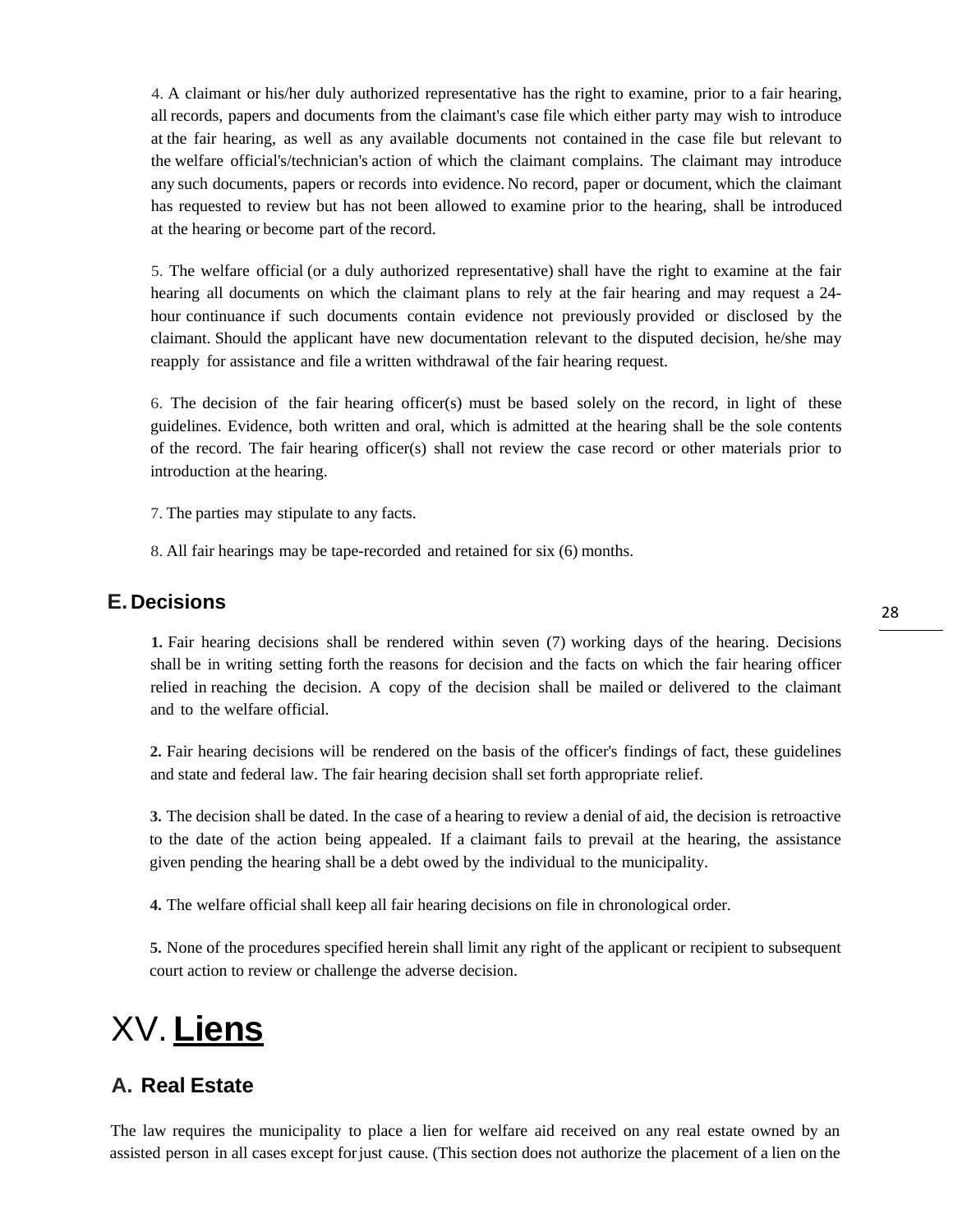real estate of legally liable relatives, as defined by RSA 165:19.) The city council, welfare official/technician shall file a Notice of Lien with the County Registry of Deeds, complete with the owner's name and a description of the property sufficient to identify it. Interest at the rate of 6% per year shall be charged on the amount of money constituting the lien commencing one year after the date the lien is filed, unless waived by the City. The lien remains in effect until enforced or released or until the amount of the lien is repaid to the City. The lien shall not be enforced so long as the real estate is occupied as the sole residence of the assisted person, his/her surviving spouse, or his/her surviving children who are under age 18 or blind or permanently and totally disabled. At such time as the lien may become enforceable, the welfare officer/technician shall attempt to contact the attorney handling the real estate or estate before enforcing the lien. Upon repayment of a lien, the City must file written notice of the discharge of the lien with the County Registry of Deeds. RSA 165:28.

### **B.Civil Judgments -RSA 165:28-a.**

- 1. The City shall be entitled to a lien upon property passing under the terms of a will or by in testate succession, a property settlement, or a civil judgment for personal injuries (except Workers Compensation) awarded any person granted assistance by the municipality for the amount of assistance granted by the City.
- 2. The City shall be entitled to the lien only if the assistance was granted no more than 6 years before the receipt of the inheritance or the award of the property settlement or civil judgment. When the welfare officer/technician becomes aware of such a claim against a civil judgment, he/she shall contact the attorney representing the recipient.
- 3. Thislien shall take precedence over all other claims.

# <span id="page-28-0"></span>**XVI. Recovery of Assistance**

The welfare official/technician shall seek to recover money expended to assist eligible applicants. There shall be no delay, refusal to assist, reduction or termination of assistance while the welfare official/technician is pursuing the procedural or statutory avenues to secure reimbursement. Any legal action to recover must be filed in a court within six (6) years after the expenditure. RSA 165:25.

### **A. Recovery from Responsible Relatives**

The amount of money spent by the City to assist a recipient who has a father, mother, stepfather, stepmother, husband, wife or child (who is no longer a minor) of sufficient ability to also support the recipient, may be recovered from the liable relative. Sufficient ability shall be deemed to exist when the relative's weekly income is more than sufficient to provide a reasonable subsistence compatible with decency and health. The welfare official/technician may determine that "in kind" assistance or the provision of products/services to the client is acceptable as a relative's response to liability for support. Written notice of money spent in support of a recipient must be given to the liable relative. The welfare official/technician shall make reasonable efforts to give such written notice prior to the giving of aid, but aid to which an applicant is entitled under these guidelines, shall not be delayed due to inability to contact possibly liable relatives. Should a relation refuse to render such aid when requested to do so by a county commissioner, selectman, or overseer of public welfare, such persons shall, upon complaint of one of these officials, be summoned to appear in court. Appendix C, RSA 165:19.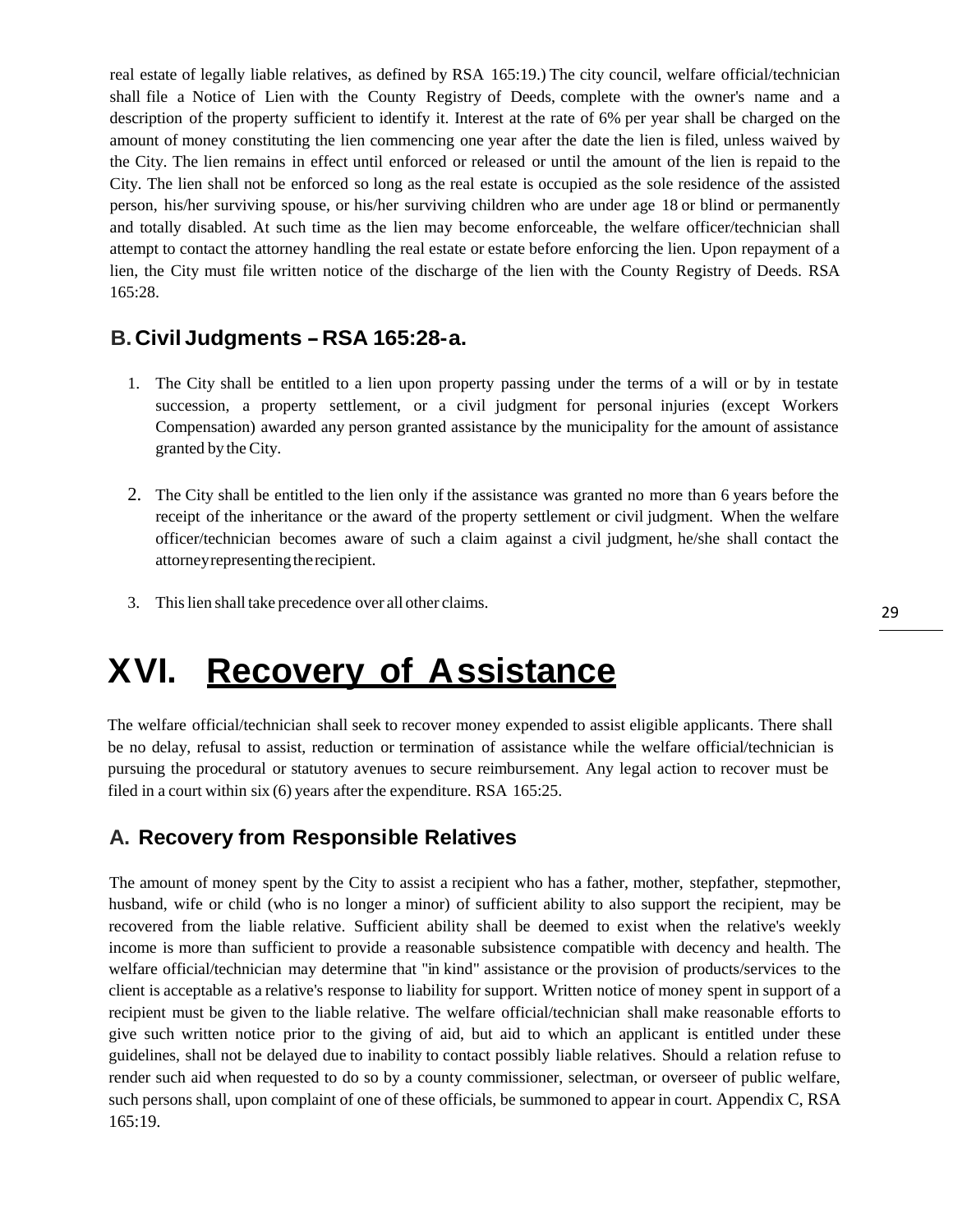### **B. Recovery from the Municipality of Residence**

The welfare official/technician shall seek to recover from the municipality of residence the amount of money spent by the City to assist a recipient who has a residence in another municipality. Written notice of money spent in support of a recipient must be given to the welfare official/technician of the municipality of residence. In any civil action for recovery brought under RSA 165:20, the court shall award costs to the prevailing party. RSA 165:19 and 20. (See RSA 165:20-a providing for arbitration of such disputes between communities.) RSA 165:20.

### **C. Recovery from Former Recipient's Income**

A former recipient who is returned to an income status after receiving assistance may be required to reimburse the City for the assistance provided, if such reimbursement can be made without financial hardship. RSA 165:20-b.

### **D. Recovery from State and Federal Sources**

The amount of money spent by a City to support a recipient who has made initial application for SSI and has signed HHS FORM 151 "AUTHORIZATION FOR REIMBURSEMENT OF INTERIM ASSISTANCE" shall be recovered through the SSA and the New Hampshire Department of Health and Human Services. Prescription expenses paid by the City for applicants who have applied for Medicaid shall be recovered through the New Hampshire Department of Health and Human Services if and when the applicant is approved for medical coverage.

## **E. Delayed State Claims**

For those recipients of general assistance deemed eligible for state assistance, New Hampshire Department of Health and Human Services shall reimburse the City the amount of general assistance as a result of delays in

processing within the federally mandated time periods. Any claims for reimbursement shall be held until the end of the fiscal year and may be reimbursed on a pro-rated basis dependent upon the total claims filed per year. RSA 165:20-c. A Form 340 "REQUEST FOR STATE REIMBURSEMENT" may be obtained from the New Hampshire Department of Health and Human Services for this purpose.

# **XVII. Application of Rents Paid by the Municipality**

Whenever the owner of property rented to a person receiving general assistance from the City is in arrears in sewer, water, electricity, or tax payments to the City, the City may apply the assistance which the property owner would have received in payment of rent on behalf of such assisted person to the property owner's delinquent balances, regardless of whether such delinquent balances are in respect of property occupied by the assisted person. RSA 165:4-a.

### **A. Payment Arrears**

A payment shall be considered in arrears if more than thirty (30) days have elapsed since the mailing of the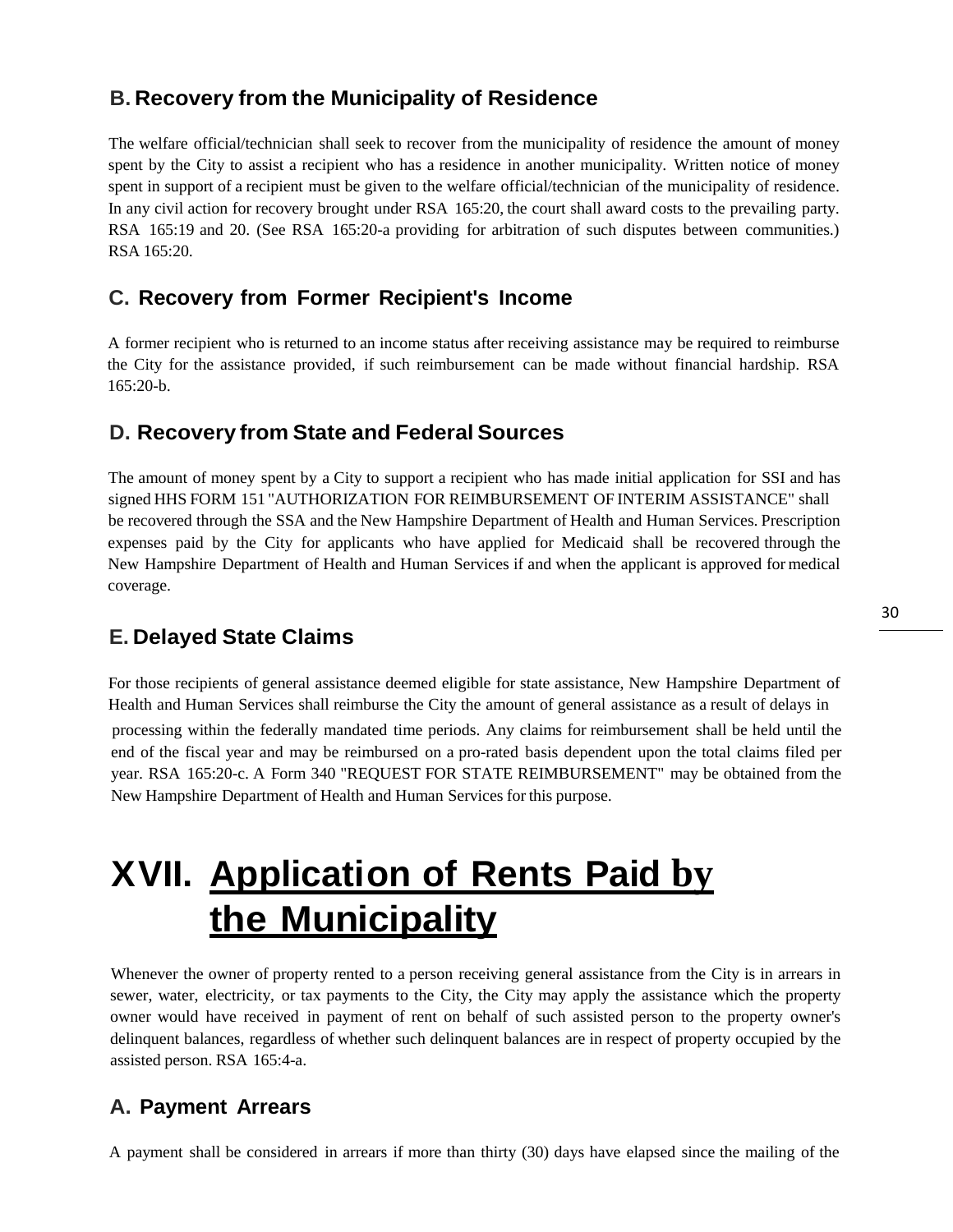bill, or in the case ofreal estate taxes, if interest has begun to accrue pursuant to RSA 76:13. RSA 165:4-a.

### **B.Procedure**

- 1. The welfare official/technician will issue a voucher on behalf of the tenant to the landlord for the allowed amount of rent. The voucher will indicate any amount to be applied to a delinquent balance owed by the landlord, specifying which delinquency and referring to the authority of RSA 165:4-a.
- 2. The welfare official/technician will issue a duplicate voucher to the appropriate department (i.e.: tax collector, sewer department, water precinct), which shall forward the voucher to the treasurer or finance director for payment. Upon receipt of payment, the department will issue a receipt of payment to the delinquent landlord.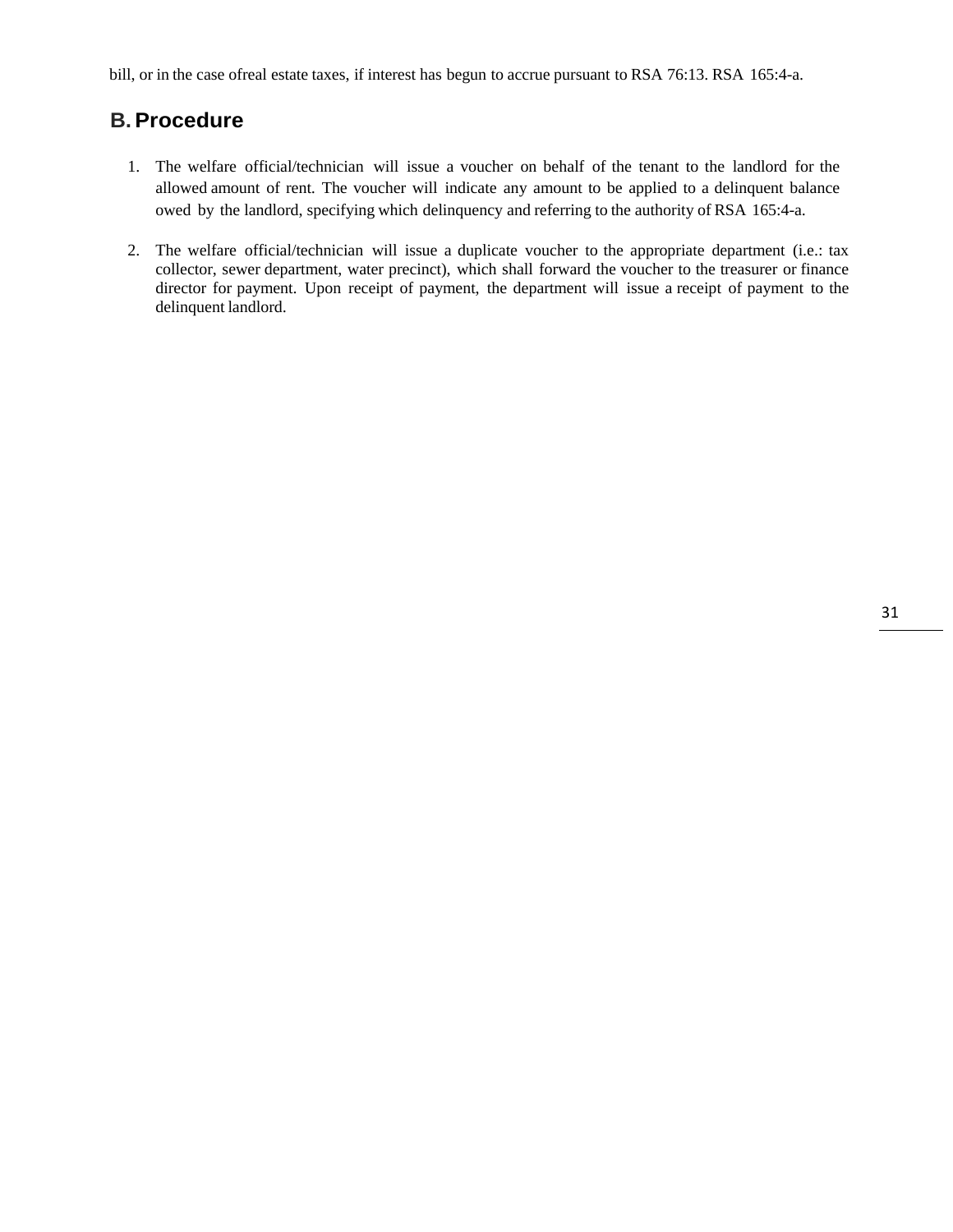#### Appendix A

#### ALLOWABLE LEVELS OF ASSISTANCE PAYMENTS

#### FOOD/NON- FOOD

| <b>HOUSEHOLD</b> | <b>MONTHLY</b>     | <b>MONTHLY</b> | <b>WEEKLY</b> |
|------------------|--------------------|----------------|---------------|
| $SIZE***$        | <b>MAINTENANCE</b> | <b>LAUNDRY</b> | <b>FOOD</b>   |
|                  | \$14               | \$20           | \$46          |
| 2                | \$20               | \$26           | \$85          |
| 3                | \$26               | \$28           | \$121         |
| 4                | \$32               | \$30           | \$154         |
| 5                | \$38               | \$32           | \$183         |
| 6                | \$44               | \$34           | \$220         |
| 7                | \$50               | \$36           | \$243         |
| 8                | \$56               | \$38           | \$277         |
| Add Each         | \$6                | \$2            | \$34          |

#### \*MONTHLY RENTAL ALLOWANCES

(includes heat, electric, hot water)

| Room  | Efficiency | 1BR   | 2BR    | 3 <sub>BR</sub> | 4BR    |         |
|-------|------------|-------|--------|-----------------|--------|---------|
| \$750 | \$750      | \$906 | \$1057 | \$1391          | \$1547 | Monthly |
| \$173 | \$173      | \$209 | \$244  | \$321           | \$357  | Weekly  |

BURIAL ALLOWANCE: UP TO \$2,000

#### TELEPHONE ALLOWANCE: \$25/month.

INTERNET ALLOWANCE: \$70/month if the Welfare Official determines a special need, only available if children are in the household.

\*If utilities are not included in the rent the average cost of those utilities will be deducted from the rental allowance when determining need. \*\*The city will not consider animals as exceptions for paying more than the guidelines allow for rent unless pets are service animals (with medical credentials) \*\*\*Dependents will only be considered in determining the size of the household if the client has primary custody of the child.

Rents are based on median rents for Belknap County as determined by NH Housing Finance Authority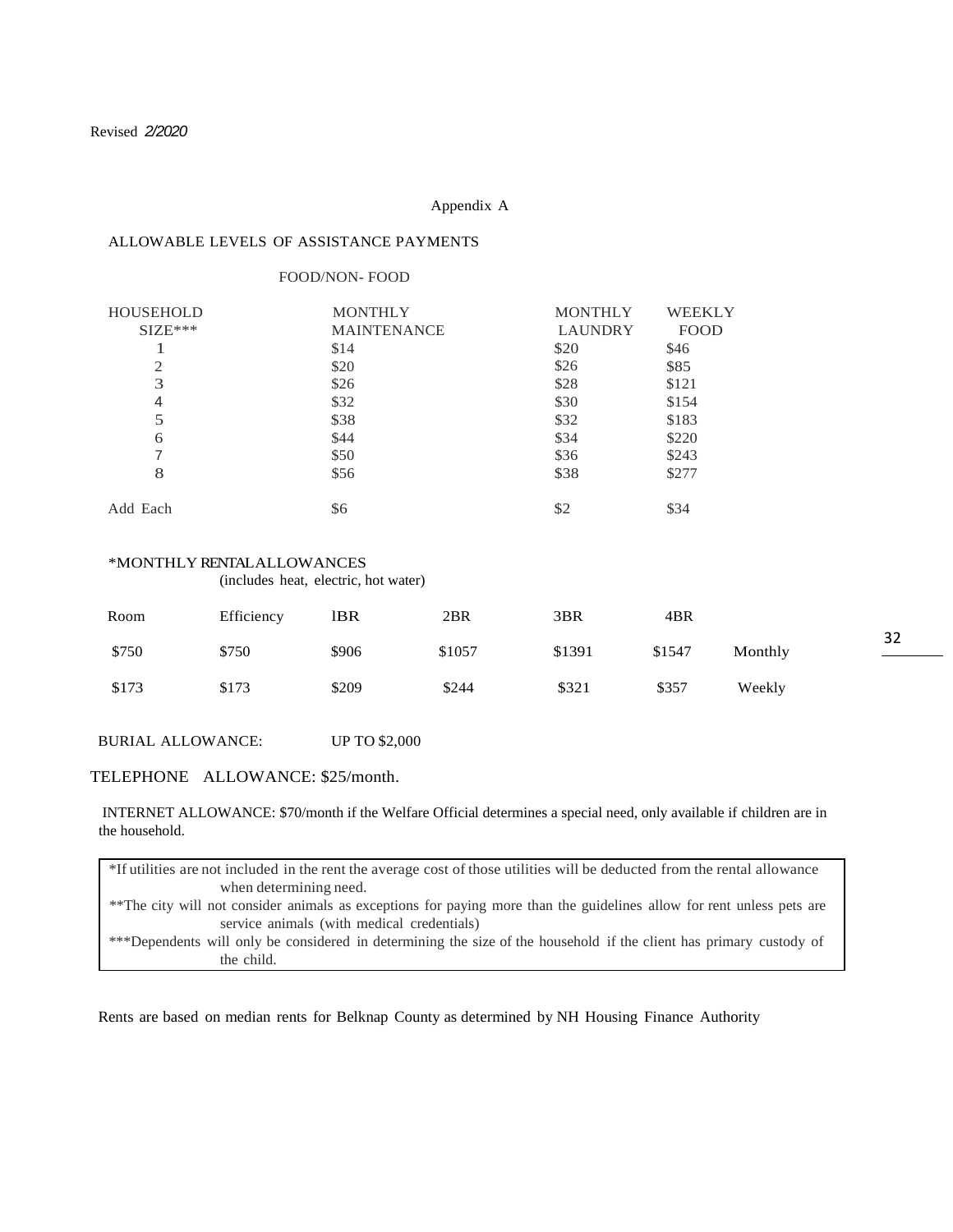#### APPENDIX B

#### NEW HAMPSHIRE WELFARE BENEFIT PROGRAMS

| <b>BENEFIT</b><br><b>PROGRAM</b>                                                               | <b>PERSONS</b><br><b>ELIGIBLE</b>                                  | SOURCE<br><b>OF FUNDS</b> | <b>GOV'T</b><br>WHICH<br><b>ADMINISTERS</b> | GOV'T<br>WHICH SETS<br><b>STANDARDS</b> |
|------------------------------------------------------------------------------------------------|--------------------------------------------------------------------|---------------------------|---------------------------------------------|-----------------------------------------|
| <b>TOWN</b>                                                                                    |                                                                    |                           |                                             |                                         |
| I.Town Welfare<br>RSA 165:1,1                                                                  | Poor and<br>inneed                                                 | Local<br>Property Tax     | Town                                        | Town                                    |
| <b>STATE</b>                                                                                   |                                                                    |                           |                                             |                                         |
| 2. APTD<br>Aid to the<br>Permanently &<br><b>Totally Disabled</b><br>RSA 167:6, VI             | Low Income<br>Adults 18-64<br>Permanently<br>& Totally<br>Disabled | County &<br><b>State</b>  | <b>State</b>                                | <b>State</b>                            |
| 3.0AA<br>Old Age<br>Assistance<br>RSA 167:6, I                                                 | Low Income<br>Adults, 65<br>and over                               | County &<br><b>State</b>  | <b>State</b>                                | <b>State</b>                            |
| 4. ANB<br>Aid to Needy<br><b>Blind</b><br>RSA 167:6, IV                                        | Low Income<br><b>Blind Adults</b>                                  | <b>State</b>              | <b>State</b>                                | <b>State</b>                            |
| 5. TANF<br>Temporary<br>Assistance to<br><b>Needy Families</b><br>42 USC § 601<br>RSA 167:6, V | Low Income<br>Families with<br>Dependent<br>Children               | State $&$<br>Federal      | <b>State</b>                                | Federal & State                         |
| <b>FEDERAL</b>                                                                                 |                                                                    |                           |                                             |                                         |
| <b>6. FOOD STAMPS</b><br>7 USC §2011                                                           | Lower Income                                                       | Federal<br>Households     | <b>State</b>                                | Federal                                 |
| 7. SSI<br>Supplemental<br>Security Income<br>42 USC §1831                                      | Low Income                                                         | Federal                   | Federal                                     | Federal                                 |